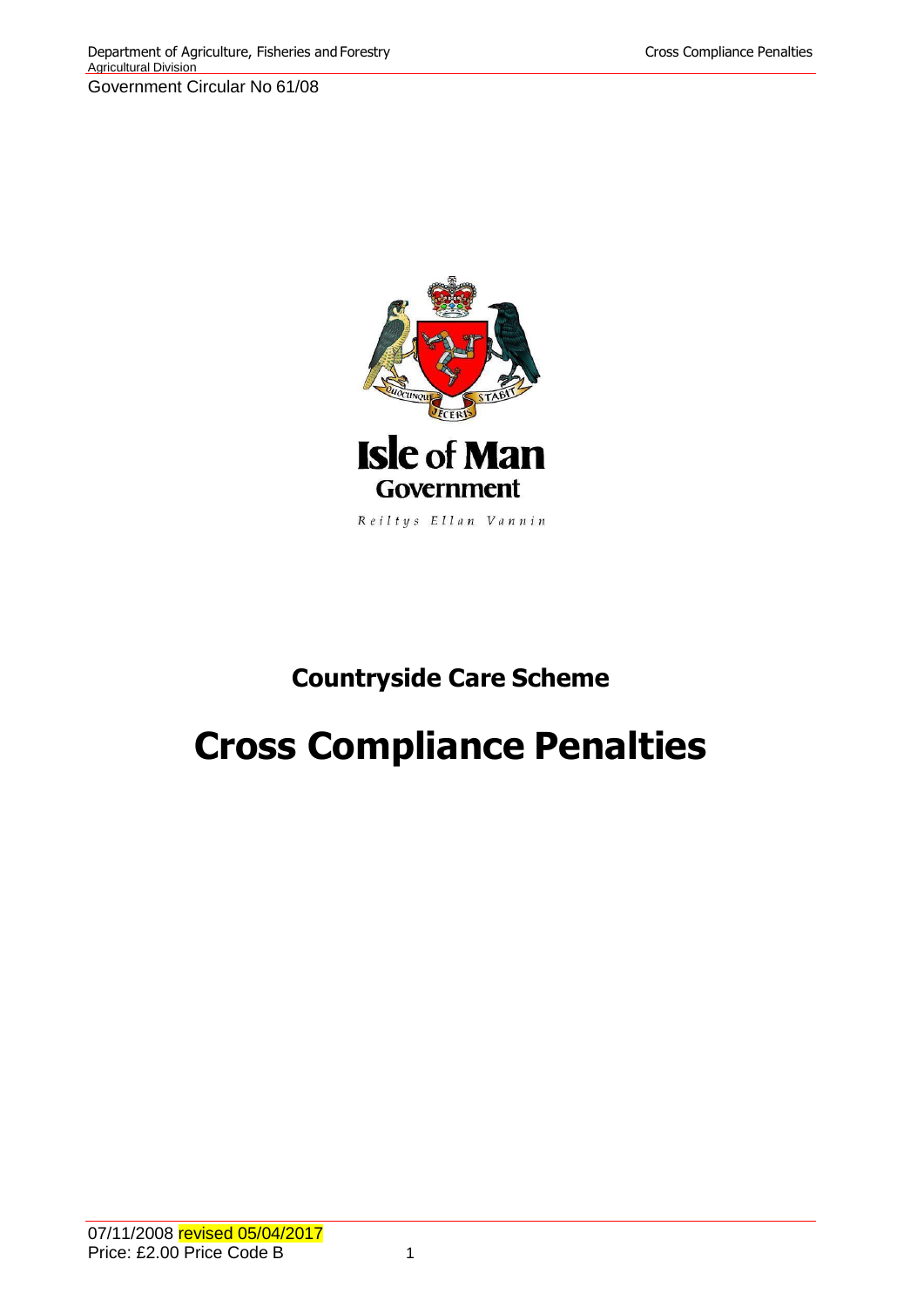## **CROSS COMPLIANCE PENALTIES**

#### **Introduction**

**This section describes the Cross Compliance penalty framework that applies to the Countryside Care Scheme.**

**As previously documented, there will be a transition of penalties over a three year period as follows;**

**Scheme Year 1- If a penalty is applied, the percentage penalty will be 50% of the penalty e.g. a 5% penalty will become 2.5% penalty.**

**Scheme Year 2- If a penalty is applied, the percentage penalty will be 75% of the penalty e.g. a 4% penalty will become a 3% penalty.**

#### **Scheme Year 3 onwards - If a penalty is applied, the percentage penalty will be charged in full.**

There are 3 tables associated with the penalty guidance. **Table 1** sets out the penalty matrices and shows the penalties that will be applied depending on the category of breach. **Table 2** is the Cattle Penalty Calculator which is currently used at Cattle Identification Inspections (CII) by Animal Health. **Table 3** contains guidelines for categorising a breach of Cross Compliance. Whilst these tables describe many of the anticipated problems, they cannot cover every possible scenario. Any breaches not covered in the guidance will be considered as and when they arise. Breaches of the Statutory Management Requirements (SMRs) will be assessed when the breach occurs and the penalty determined by reference to the penalty matrix.

In respect of breaches concerning animal health issues: these may be of a fixed nature and set at a fixed fee.

Cross Compliance is divided into two key sets of requirements. Farmers must meet these requirements in order to receive payments in full under the Countryside Care Scheme. They are:

a) Maintenance of land in **Good Agricultural and Environmental Condition** (GAEC). The GAEC standards address four main areas:

- soil erosion,
- soil organic matter,
- soil structure, and
- minimum levels of maintenance.

b) Compliance with **Statutory Management Requirements** (SMRs). The SMRs relate to existing legislation on:

- the environment, wildlife and countryside,
- public and plant health,
- animal health and welfare, and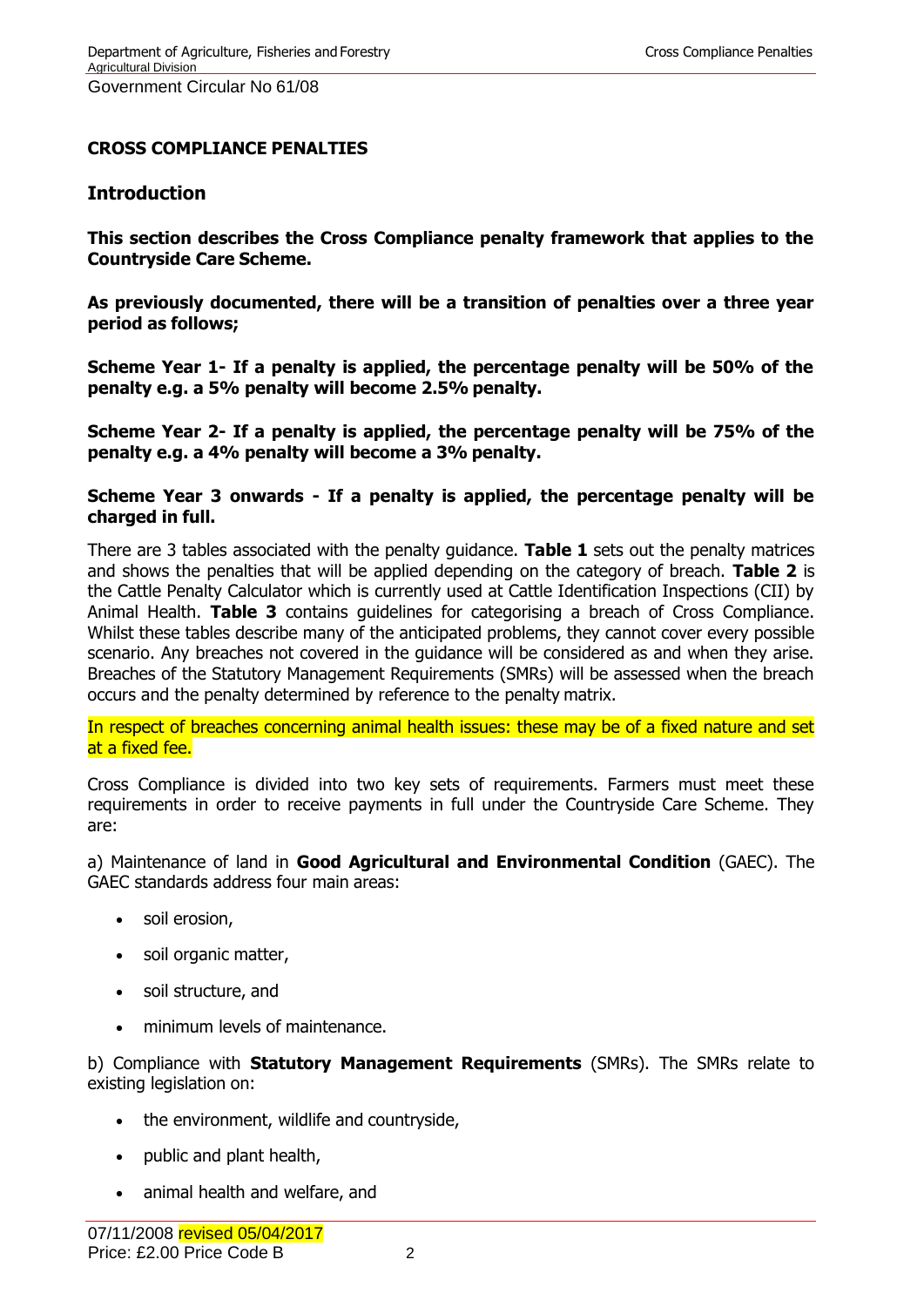livestock identification and traceability.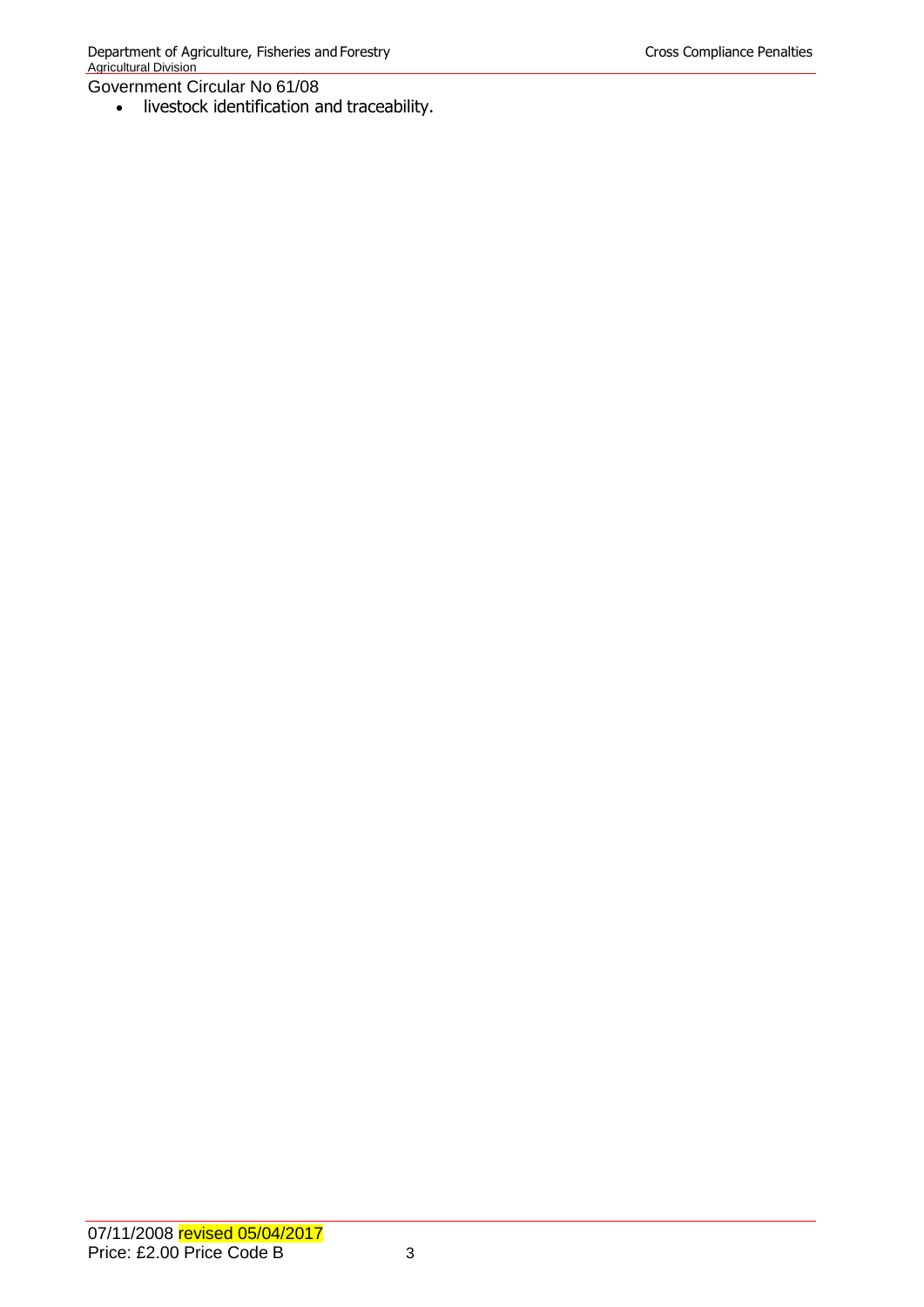## **BASIC PRINCIPLES OF THE PENALTY FRAMEWORK**

Where non-compliance is identified, the breach will be assessed in terms of:

- **intent**,
- **extent,**
- **severity,**
- **permanence,** and
- **repetition**.

The assessment of each of these principles will be used to determine whether a penalty is applied and at what level. Any reductions will be applied to the overall amount of payments that have been, or will be, granted to a farmer in the calendar year that the non-compliance was found.

A guide for determining **each of these principles** is set out below.

**Table 1** sets out the penalty matrices. These detail the categories against which every breach must be assessed, and the matching penalty.

#### **Intent**

Where a farmer breaches the Cross Compliance requirements and has acted intentionally, or negligently, a penalty will generally be imposed. The working descriptions for **Negligent** and **Intentional** are as follows:

#### **Negligent**

This is where a farmer has breached a SMR or GAEC measure as a result of failing to take **reasonable care, skill or foresight.** An example of this would be a farmer who causes pollution by spreading slurry near a watercourse.

For the first breach in the case of negligence, payments may be reduced by up to 5%. If there is more than one negligent breach the penalties will accumulate, but the overall reduction will not exceed 5%. This does not apply when dealing with repeat breaches as explained later. In some situations where there is a minor or technical violation of the Cross Compliance rules the penalty may be reduced to 1% or a warning letter.

#### Intentional

Intentional non-compliance has been defined as being the same as its legal meaning within criminal and civil law. Very broadly, an intentional non-compliance is where the applicant has **knowingly breached the rules that are set out with an understanding of what he was doing and the likely consequences of his actions.** An example of an intentional non-compliance would be a farmer removing a hedge after his application for consent had been turned down.

In cases of intentional non-compliance, there is a minimum penalty of 15% and a maximum penalty of 100% and may even result in exclusion from the Countryside Care Scheme in the following Scheme year.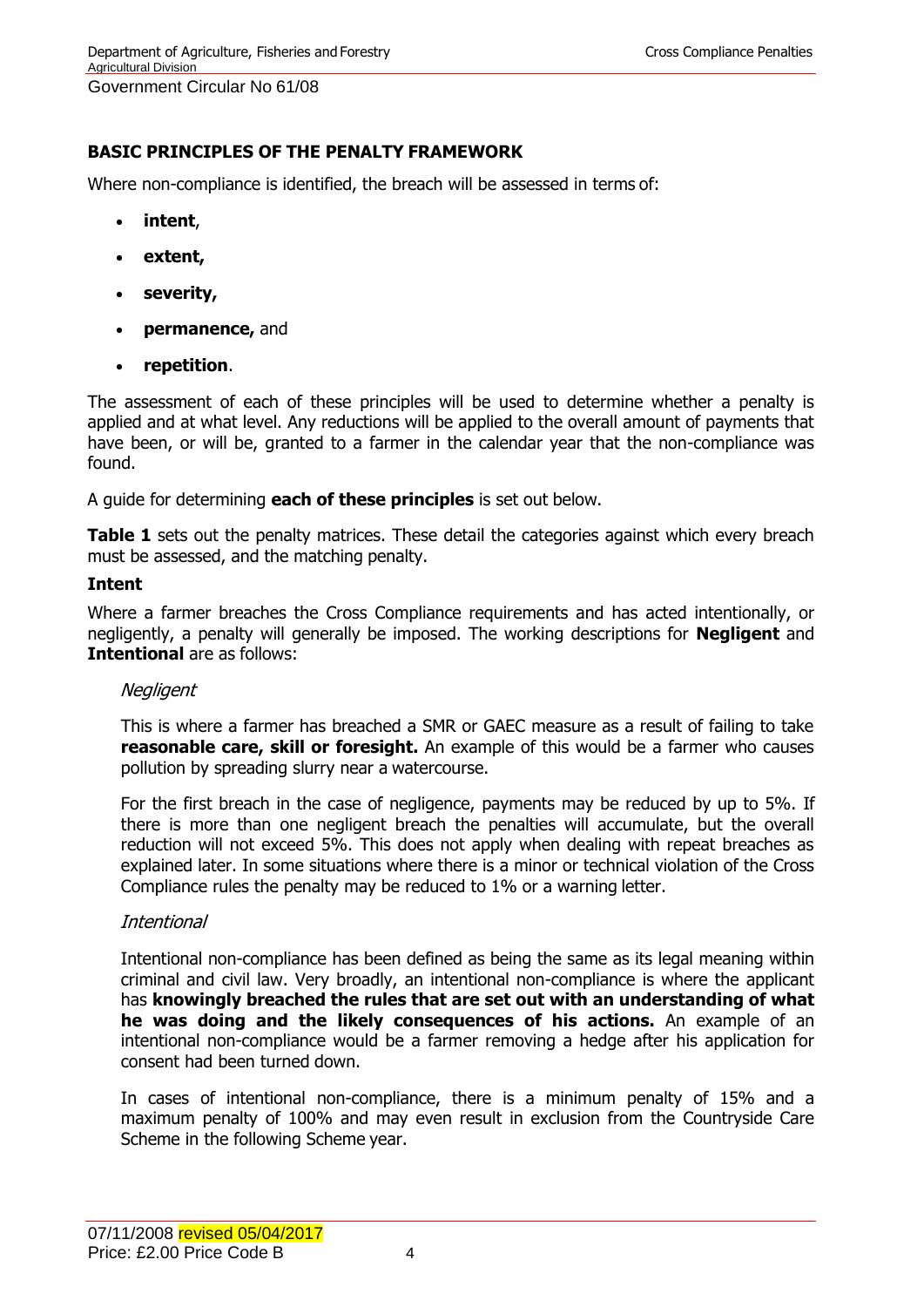## **Extent**

The 'extent' of non-compliance shall be determined by taking into account, whether the noncompliance has a far-reaching impact or whether it is limited to the farm itself.

Extent in this context is whether the effects of a breach will be felt On farm or Off farm. For example, to assess the impact of soil erosion, we must consider whether the effects have been confined to the farm or have spread to the wider environment e.g. downstream watercourses or deposition onto a neighbours field or public road.

## **Severity**

The 'severity' of non-compliance shall depend, in particular, on the importance of the consequences of the non-compliance, taking account of the aims of the requirement or standard concerned.

In other words what effect has the particular breach had in relation to what the measure or requirement is intended to achieve. The severity is assessed under five headings – Minimum (minor), Minimum, Medium, High or Very High. Guidance used by inspectors to help categorise the severity of a breach is set out in Table 3.

## **Permanence**

Whether non-compliance is of 'permanence' shall depend in particular, on the length of time for which the effects last or the potential for terminating those effects by reasonable means.

Taking the above into account, the permanence of a breach will be classed as either rectifiable (minor), rectifiable or permanent. Permanent breaches attract higher penalties than rectifiable breaches due to their longer term effect. Again guidance set out in Table 3 helps to categorise the permanence of a breach.

## **Repetition**

If non-compliance with the same requirement or standard is identified within a period of three years, it will be considered to be a repeat breach.

Most of the GAEC standards relate to one standard. For example GAEC 1 (as defined in table 3) relates to the prevention of soil erosion over the winter period. If soil erosion under GAEC 1 is identified in year 1 and again in year 2 or 3 then this would be considered a repeat breach.

Some GAEC standards as well as the SMRs relate to more than one standard or requirement. For example GAEC 16 relates to the retention of a range of boundary features. To be considered a repeat the farmer has to have breached the same requirement within the standard. For example, if in year 1 a farmer removes a hedge and in year 2 trims a hedge outside the dates specified in the relevant codes of practice, this would not be considered to be a repeat since the breaches relate to different requirements within the standard. Equally, under the livestock identification and traceability SMR 6, there are a range of different requirements including: correct tagging, reporting movements, correct dates of birth and reporting deaths. Consequently if incorrect dates of birth are found in year 1, and a non notified death is found in year 2 or 3 then this would not be considered a repeat breach.

Once a repeat breach has been identified the associated penalty must be considered. Where repeated breaches have been determined, the percentage penalty will be three times the penalty applied to the first breach. There are examples to demonstrate this in Appendix 1.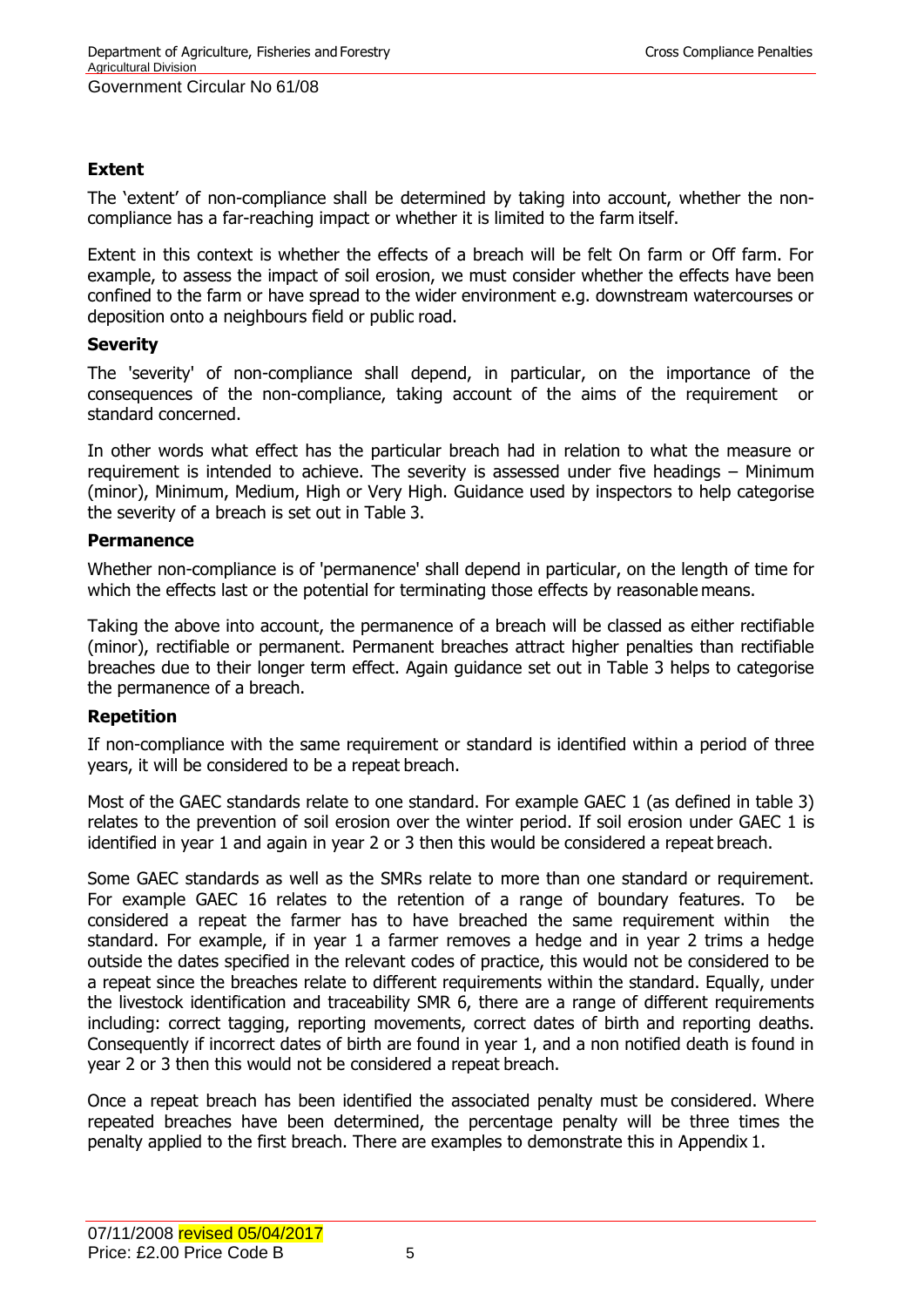## **Table 1**

## **Penalty Matrix (Negligent)**

| <b>INTENT</b> | <b>EXTENT</b>   | <b>SEVERITY</b>  | <b>PERMANENCE</b>   | <b>Penalty</b><br>for 1st |     |                                              |      |                  |
|---------------|-----------------|------------------|---------------------|---------------------------|-----|----------------------------------------------|------|------------------|
|               |                 |                  |                     | breach                    |     | 1st repetition 2nd repetition 3rd repetition |      | 4th repetition   |
|               |                 |                  | Rectifiable (minor) | VVL.                      | 1%  | 3%                                           | 9%   | 15%              |
|               |                 | Minimum effect   | Rectifiable         |                           |     |                                              |      |                  |
|               |                 |                  | Permanent           | 1%                        | 3%  | 9%                                           | 16%  | 81%              |
|               |                 | Medium effect    | Rectifiable         |                           |     |                                              |      |                  |
|               | On-farm effect  |                  | Permanent           |                           |     |                                              |      |                  |
|               |                 | High effect      | Rectifiable         | 3%                        | 9%  | 15%                                          | 81%  | 100%             |
|               |                 |                  | Permanent           |                           |     |                                              |      |                  |
|               |                 | Very high effect | Rectifiable         | 5%                        | 15% | 45%                                          | 100% | 100 <sub>x</sub> |
| Negligent     |                 |                  | Permanent           |                           |     |                                              |      |                  |
|               |                 | Minimum effect   | Rectifiable         | 1%                        | 3%  | 9%                                           | 16%  | 81%              |
|               |                 |                  | Permanent           | 3%                        | 9%  | 15%                                          | 81%  | 100%             |
|               |                 | Medium effect    | Rectifiable         |                           |     |                                              |      |                  |
|               | Off-farm effect |                  | Permanent           | 5%                        | 15% | 45%                                          | 100% | 100 <sub>x</sub> |
|               |                 | High effect      | Rectifiable         | 3%                        | 9%  | 15%                                          | 81%  | 100%             |
|               |                 |                  | Permanent           |                           |     |                                              |      |                  |
|               |                 |                  | Rectifiable         | 5%                        | 15% | 45%                                          | 100% | 100 <sub>X</sub> |
|               |                 | Very high effect | Permanent           |                           |     |                                              |      |                  |

## **Note**

## **1. stippled boxes reflect penalties which have been capped at 15%.**

**2. WL = Warning letter**

## **Penalty Matrix (Intentional)**

| <b>INTENT</b><br><b>EXTENT</b> |                 | <b>SEVERITY</b>  | <b>PERMANENCE</b> | <b>Penalty for 1st</b> |                            |  |
|--------------------------------|-----------------|------------------|-------------------|------------------------|----------------------------|--|
|                                |                 |                  |                   | breach                 | All subsequent repetitions |  |
|                                |                 | Minimum effect   | Rectifiable       | 15%                    |                            |  |
|                                |                 |                  | Permanent         | 20%                    |                            |  |
|                                |                 | Medium effect    | Rectifiable       |                        |                            |  |
|                                | On-farm effect  |                  | Permanent         | 30%                    |                            |  |
|                                |                 | High effect      | Rectifiable       |                        | 100%                       |  |
|                                |                 |                  | Permanent         |                        |                            |  |
|                                |                 | Very high effect | Rectifiable       | 50-100%                |                            |  |
| Intentional                    |                 |                  | Permanent         |                        |                            |  |
|                                |                 | Minimum effect   | Rectifiable       | 30%                    |                            |  |
|                                |                 |                  | Permanent         | 40%                    |                            |  |
|                                |                 | Medium effect    | Rectifiable       |                        |                            |  |
|                                | Off-farm effect |                  | Permanent         | 60%                    |                            |  |
|                                |                 | High effect      | Rectifiable       |                        |                            |  |
|                                |                 |                  | Permanent         |                        |                            |  |
|                                |                 | Very high effect | Rectifiable       | 100%                   |                            |  |
|                                |                 |                  | Permanent         |                        |                            |  |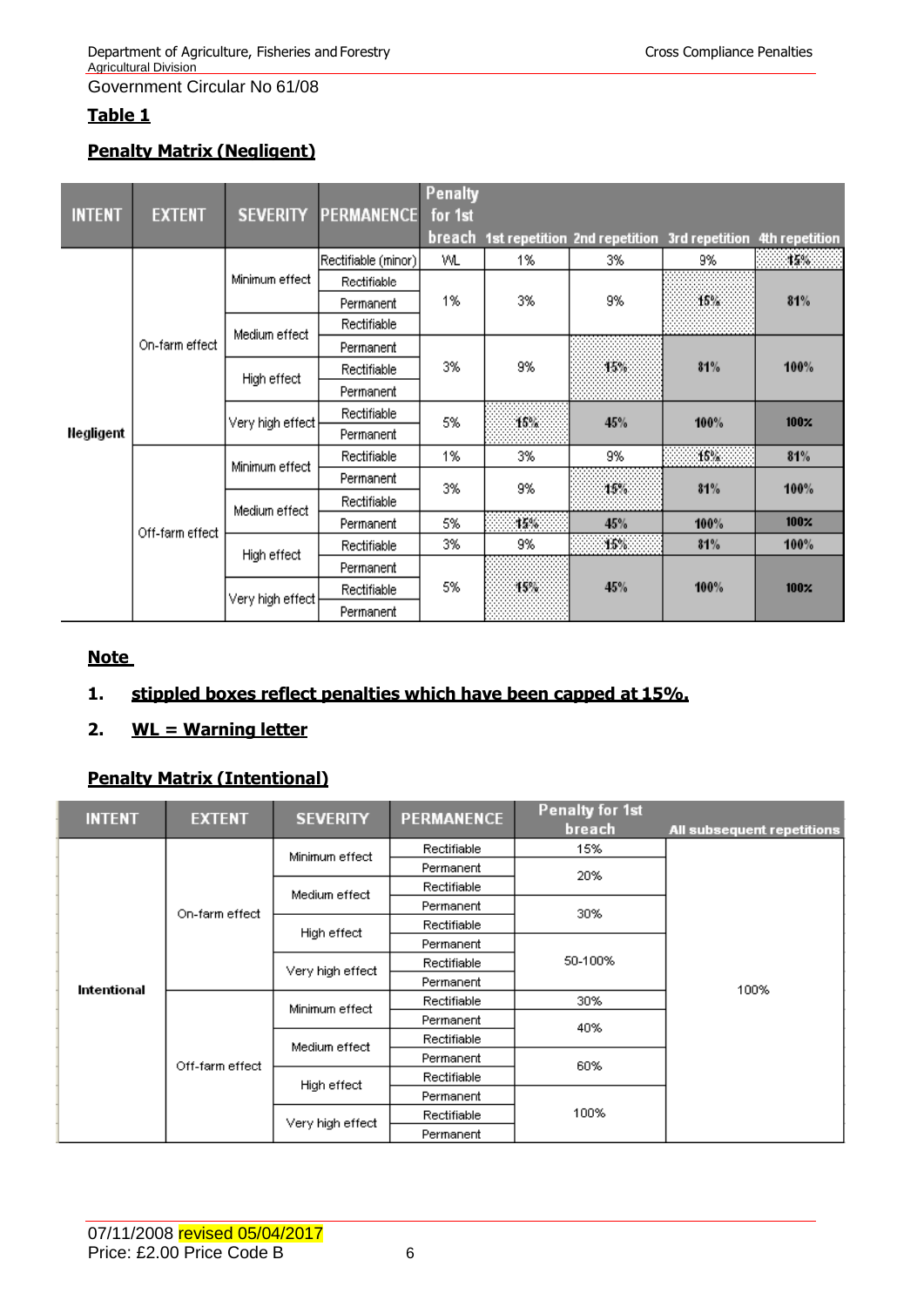## **Cross Compliance Cattle Penalty Calculator**

(Used for SMR 6)

Discrepancies found at inspection will result in Cattle Identification Inspection (CII) failure codes being allocated. The codes, their relative severity scores and extents are as identified in table 2. This system is already in operation at any CII inspection.

The CII errors found at inspection will be used to calculate the Severity and Extent, as follows.

Each CII error will be allocated a score for Cross Compliance purposes depending on its relative seriousness. An overall score will then be calculated for the inspection and this will determine the Severity. Each CII error will also be defined as having either an 'On farm' or 'Off farm' effect and this will be used to determine the Extent

The scores will then be added together (including multiples errors for a single animal) and divided by the number of animals checked during the inspection and then expressed as a percentage. The resultant figure will be the overall score for the inspection and will be used to determine severity as per the following table.

Cattle keepers are required to replace missing ear tags as soon as possible after first becoming aware of the loss. Missing ear tags found at inspection will not count towards Cross Compliance penalties provided they are replaced within 28 days of the inspection. Follow up inspections and information from the Bovine Identification and Tracing System (BITS) will be used to check whether ear tags have been replaced within 28 days. If ear tags are not replaced within 28 days, the error will be considered as an Intentional breach of Cross Compliance, which will result in a minimum 15% penalty.

| Score $(\% )$ | <b>Severity</b>      |
|---------------|----------------------|
| $3.01 - 5$    | Minimum <sup>*</sup> |
| $5.01 - 10$   | Minimum              |
| $10.01 - 20$  | Medium               |
| $20 +$        | High                 |

\*In certain circumstances a score of 3.01 - 5 will be considered in conjunction with the Permanence assessment as 'Minimum Severity – Rectifiable (minor).

Scores of up to and including 3.0 will not be regarded as negligent and no penalty will apply unless the breach was considered intentional.

If the inspection result includes one or more 'Off farm' errors then the inspection is considered to have an 'Off farm' extent.

#### **Intent and Permanence**

The inspector will assess the Intent and Permanence of any breaches against the criteria defined previously.

#### **Repetition**

Repeat breaches will be dealt with in accordance with the Cross Compliance Notes for Guidance.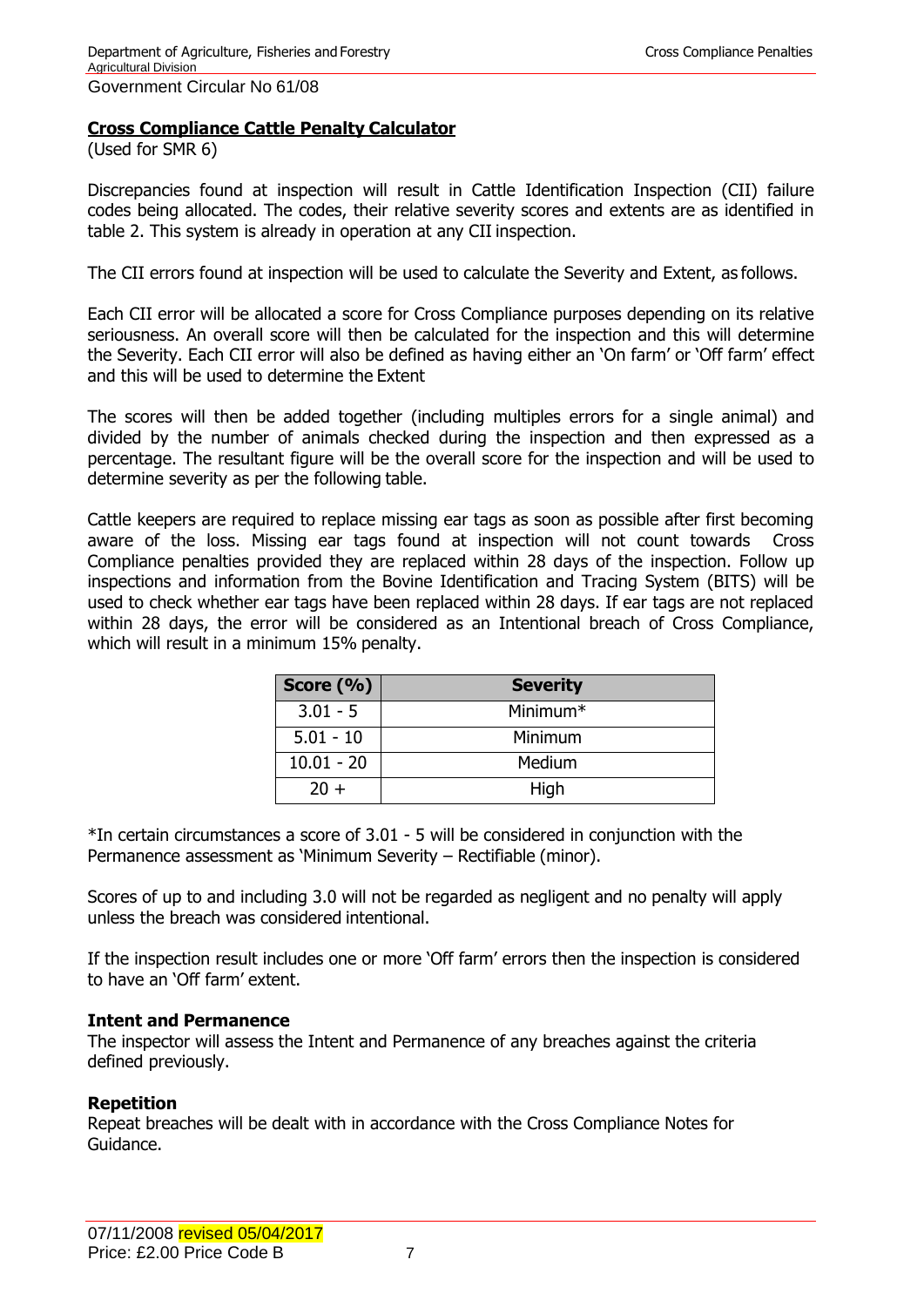## **Table 2**

## **Cross Compliance Cattle Penalty Calculator**

| <b>Code</b>     | <b>Explanation</b>                                                                      | <b>Severity</b> | <b>Extent - Animal on</b><br>holding | <b>Extent - Animal</b><br>no longer on<br>holding |
|-----------------|-----------------------------------------------------------------------------------------|-----------------|--------------------------------------|---------------------------------------------------|
| <b>NF</b>       | Mandatory information missing from farm records                                         | 1.0             | On farm                              | On farm                                           |
| FM              | Failure to report movement                                                              | 1.0             | On farm                              | On farm                                           |
| TG <sub>2</sub> | Animal without tags (Note a missing flag is considered a lost<br>tag)                   | 1.0             | On farm                              | n/a                                               |
| DB              | Registered with an incorrect date of birth                                              | 0.7             | On farm                              | Off farm                                          |
| <b>DD</b>       | Animal dead and passport/ not returned to Cattle Passport<br>Centre prior to inspection | 0.7             | On farm                              | On farm                                           |
| <b>NA</b>       | Documents present but animal not found                                                  | 0.7             | Off farm                             | Off farm                                          |
| ID              | Dam identification error (other than space or leading zero<br>issues)                   | 0.7             | On farm                              | Off farm                                          |
| <b>NP</b>       | Animal found with no passport                                                           | 0.7             | On farm                              | Off farm                                          |
| <b>TG</b>       | Animal Incorrectly tagged                                                               | 0.4             | On farm                              | n/a                                               |
| MV              | Animal Movement details incorrectly reported to Cattle Passport<br>Centre               | 0.4             | On farm                              | On farm                                           |
| <b>OP</b>       | Other passport discrepancy (such as wrong breed or sex)                                 | 0.0             | On farm                              | n/a                                               |
| IP              | Invalid passport                                                                        | 0.0             | On farm                              | n/a                                               |
| LZ.             | Less serious Dam identification errors                                                  | 0.0             | On farm                              | n/a                                               |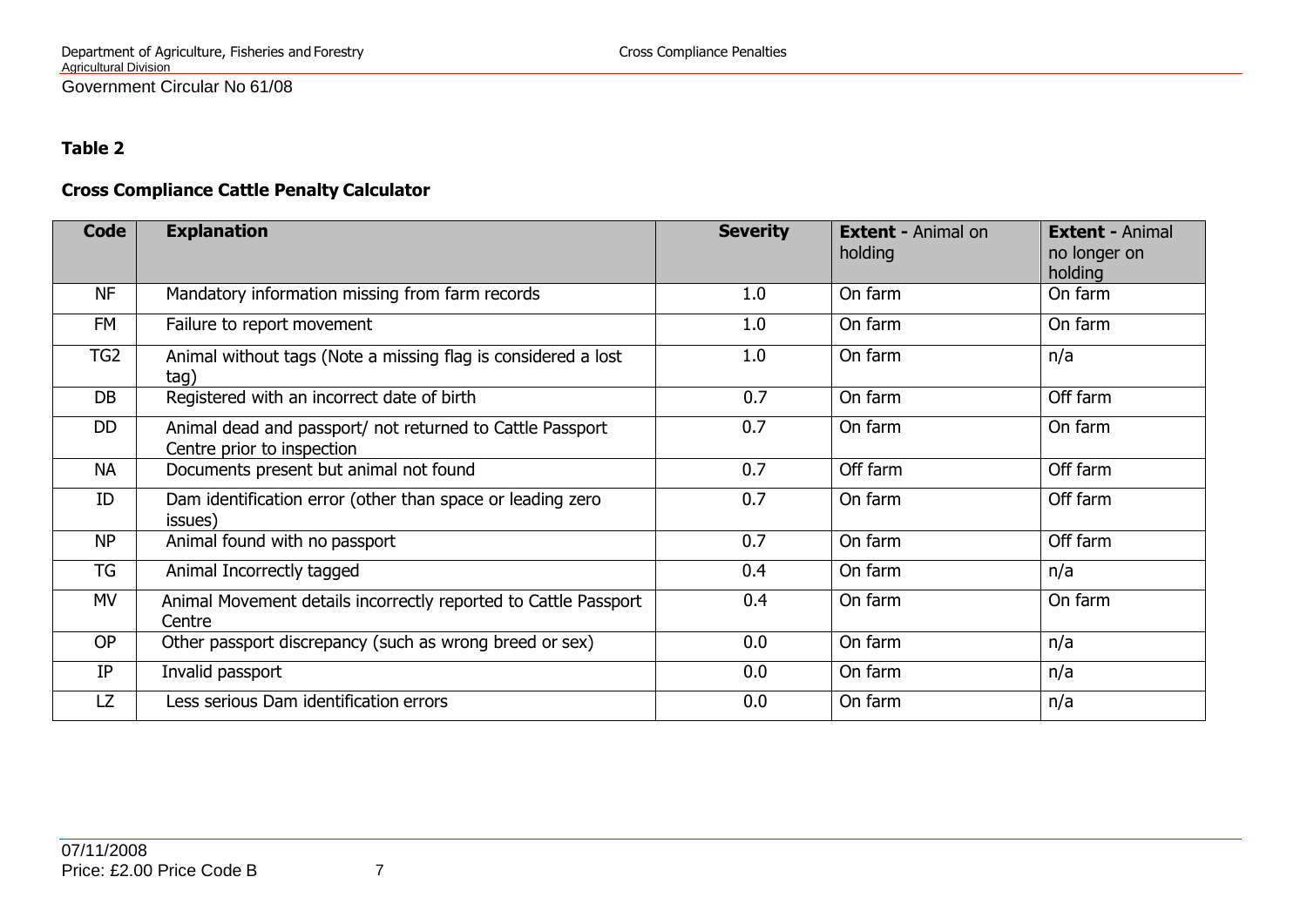**Guidance on categorising a breach of Cross Compliance.**

**NB Please note that the examples are indicative and outcomes will depend on an Inspector's assessment of individual cases.**

| <b>GAEC</b><br><b>Standard</b> | <b>GAEC Standard Requirements</b>                                                                                   | <b>Definition - Examples and</b><br>Measurement of the Extent of<br>non-compliance             | <b>Extent - On farm / Off Severity - Minimum /</b><br>farm | Medium /High    | <b>Permanence -</b><br>Rectifiable (minor)<br>/Rectifiable /Permanent |
|--------------------------------|---------------------------------------------------------------------------------------------------------------------|------------------------------------------------------------------------------------------------|------------------------------------------------------------|-----------------|-----------------------------------------------------------------------|
|                                | All cropped land over the following<br>winter must, where soil conditions                                           | Soil erosion:<br>up to 1 acre                                                                  | On farm / Off farm                                         | Minimum         | Rectifiable                                                           |
| <b>Standard 1</b>              | after harvest allow, have either: crop<br>cover, grass cover, stubble cover,                                        | more than 1 acre but less than<br>12 acres.                                                    | On farm / Off farm                                         | Medium          | Rectifiable                                                           |
|                                | ploughed surface or a roughly<br>cultivated surface. Fine seedbeds<br>must only be created very close to<br>sowing. | - more than 12 acres.                                                                          | On farm / Off farm                                         | High            | Rectifiable                                                           |
|                                | In areas prone to wind erosion you<br>must take reasonable steps to<br>reduce the risk of soil loss in spring       | Wind erosion identified no steps<br>taken to reduce soil loss:<br>up to 1 acre.                | On farm / Off farm                                         | Minimum         | Rectifiable                                                           |
| <b>Standard 2</b>              | by maintaining crop cover, using<br>coarse seedbeds, shelter belts or                                               | more than 1 acre but less than<br>12 acres.                                                    | On farm / Off farm                                         | Medium          | Rectifiable                                                           |
|                                | nurse crops, or use other appropriate<br>measures with an equivalent effect.                                        | more than 12 acres.                                                                            | On farm / Off farm                                         | High            | Rectifiable                                                           |
|                                | On sites where capping is a problem<br>vou must form a coarse seedbed or<br>break any cap that forms to avoid       | Capping identified but no<br>remedial action taken:<br>up to 1 acre.                           | On farm / Off farm                                         | Minimum         | Rectifiable                                                           |
| <b>Standard 3</b>              | lerosion.                                                                                                           | more than 1 acre but less than<br>12 acres.                                                    | On farm / Off farm                                         | Medium          | Rectifiable                                                           |
|                                |                                                                                                                     | more than 12 acres.                                                                            | On farm / Off farm                                         | High            | Rectifiable                                                           |
| <b>Standard 4</b>              | The farmer has used, or permitted<br>the use of, motorised vehicles on<br>waterlogged soil without one of the       | Where use of a motorised vehicle<br>has been attempted, but<br>abandoned due to soil condition | On farm / Off farm                                         | Minimum (minor) | Rectifiable                                                           |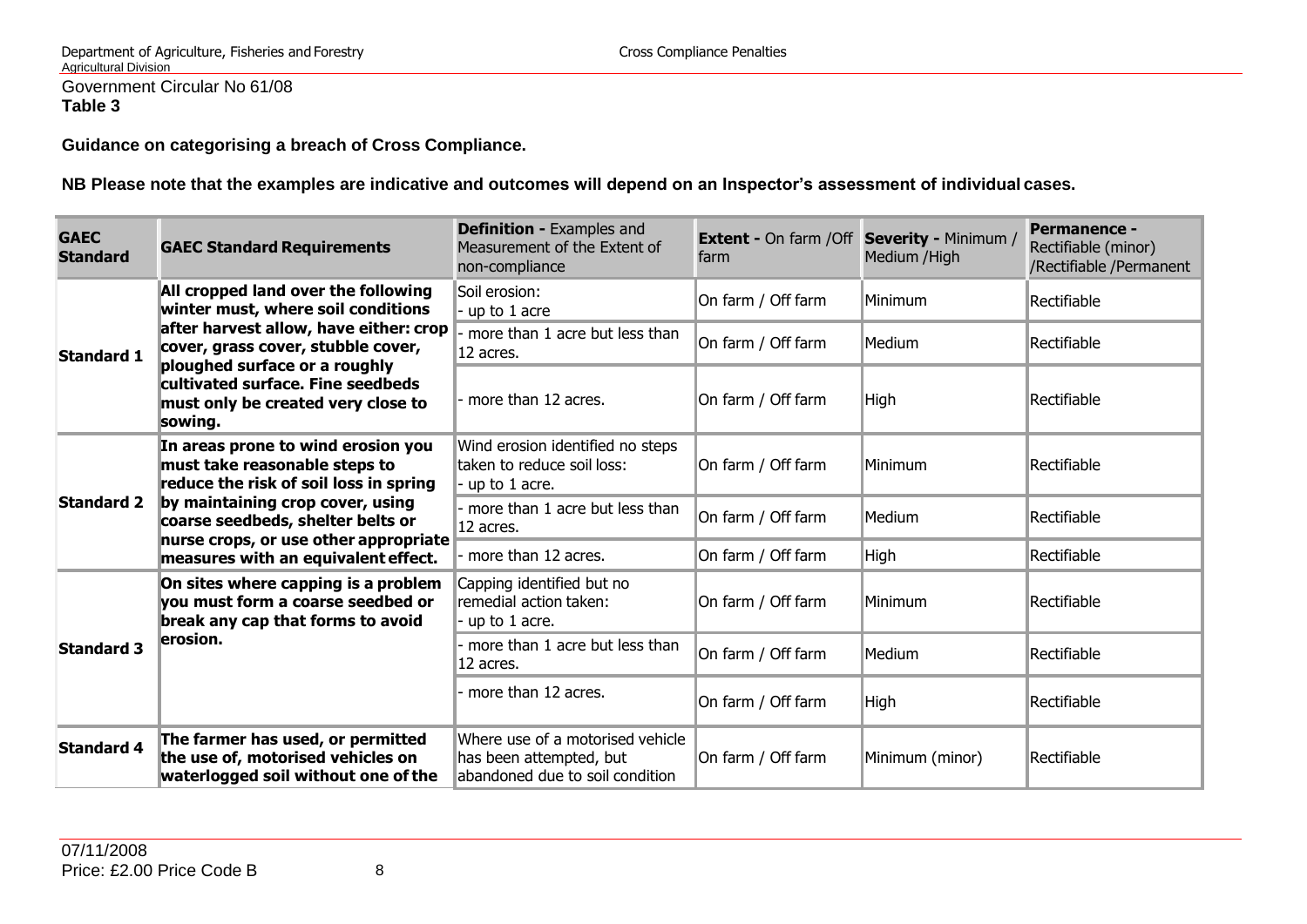|                   | <b>OUVEITIMENT CITCUIAL INDIO 1700</b>                                                                                                                                                                                                                                                       |                                                                                                                                  |                    |                 |             |
|-------------------|----------------------------------------------------------------------------------------------------------------------------------------------------------------------------------------------------------------------------------------------------------------------------------------------|----------------------------------------------------------------------------------------------------------------------------------|--------------------|-----------------|-------------|
|                   | permitted conditions applying to the<br>situation                                                                                                                                                                                                                                            | Where a motorised vehicle has<br>been used on waterlogged soil                                                                   | On farm / Off farm | Minimum         | Rectifiable |
|                   |                                                                                                                                                                                                                                                                                              | where a motorised vehicle has<br>been continuously used on<br>waterlogged soil                                                   | On farm / Off farm | Medium          | Rectifiable |
|                   |                                                                                                                                                                                                                                                                                              | Where an operation has been<br>attempted, but abandoned due to On farm / Off farm<br>soil condition.                             |                    | Minimum (minor) | Rectifiable |
|                   | The farmer has carried out<br>mechanical field operations on                                                                                                                                                                                                                                 | Where an operation has been<br>carried out.                                                                                      | On farm/ Off farm  | Minimum         | Rectifiable |
| <b>Standard 4</b> | waterlogged soil without one of the<br>permitted conditions applying to the<br>situation                                                                                                                                                                                                     | Where multiple operations have<br>been carried out in a waterlogged<br>field, e.g. ploughing and drilling in<br>separate passes. | On farm/ Off farm  | Medium          | Rectifiable |
|                   |                                                                                                                                                                                                                                                                                              | Where multiple operations have<br>been carried out in multiple fields                                                            | On farm/ Off farm  | High            | Rectifiable |
|                   | Prior approval must be sought from $ _{\text{acres}}$                                                                                                                                                                                                                                        | Evidence of burning crop residue<br>on land up to and including 2                                                                | On farm / Off farm | Minimum         | Rectifiable |
| <b>Standard 5</b> | <b>DAFF before burning these residues:</b><br>cereal straw, cereal stubble, residues<br>of oilseed rape, residues of field<br>beans harvested dry or residues of $\begin{bmatrix} 1 & 1 & 1 \\ 1 & 2 & 2 \\ 2 & 3 & 3 \end{bmatrix}$ acres in size but no greater than<br>peas harvested dry | Evidence of burning crop residues<br>on land which is more than 2                                                                | On farm/ Off farm  | Medium          | Rectifiable |
|                   |                                                                                                                                                                                                                                                                                              | Evidence of burning crop residue<br>on land which is greater than 12<br>acres in size                                            | On farm/ Off farm  | High            | Rectifiable |
| <b>Standard 6</b> | You must follow the latest edition of<br>The Heath Burning Code on<br><b>Registered Heath (available from</b><br>DAFF) and follow the Heath Burning                                                                                                                                          | Soil erosion due to non<br>compliance with the Heath<br>Burning Code: - burning<br>unsuitable areas.                             | On farm / Off farm | Minimum         | Rectifiable |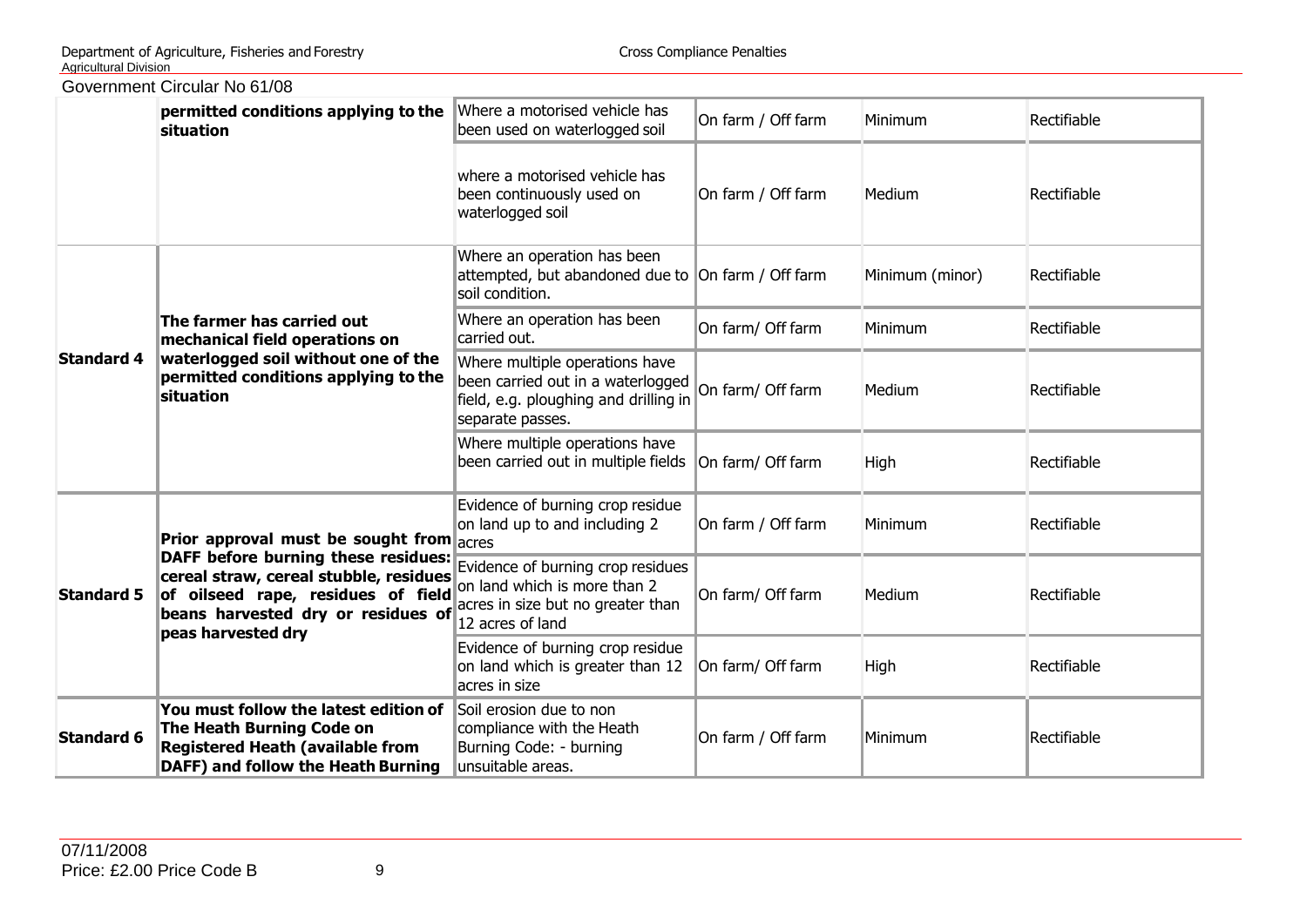| GOVERNMENT CITCURT NO 6 1/08 |                                                                                                                                                                                                                                                                                                      |                                                                                                        |                    |             |             |  |
|------------------------------|------------------------------------------------------------------------------------------------------------------------------------------------------------------------------------------------------------------------------------------------------------------------------------------------------|--------------------------------------------------------------------------------------------------------|--------------------|-------------|-------------|--|
|                              | Code guidelines as best practice<br>lelsewhere.                                                                                                                                                                                                                                                      | burning in unsuitable weather<br>conditions e.g. windy conditions.                                     | On farm / Off farm | Medium      | Rectifiable |  |
|                              |                                                                                                                                                                                                                                                                                                      | out of control fire                                                                                    | On farm / Off farm | High        | Rectifiable |  |
|                              | Prevent erosion of land, particularly,<br>banks of watercourses, watering<br>points and feeding areas from                                                                                                                                                                                           | Erosion caused by livestock from<br>overgrazing, heavy trampling or<br>heavy poaching: - up to 1 acre. | On farm / Off farm | Minimum     | Rectifiable |  |
|                              | overgrazing, heavy trampling or<br>heavy poaching by livestock.<br>Where this occurs reduce stock until                                                                                                                                                                                              | more than 1 acre but less than<br>12 acres.                                                            | On farm / Off farm | Medium      | Rectifiable |  |
| <b>Standard 7</b>            | the land has recovered. All problems<br>should be rectified at any time<br>during the next growing season after<br>the period that the problem has<br>loccurred.<br>This measure does not apply to areas<br>within 10m of a gateway and 3m of<br>farm tracks necessarily used during<br>wet-periods. | $\cdot$ more than 12 acres.                                                                            | On farm / Off farm | <b>High</b> | Rectifiable |  |
|                              | On arable land:<br>(i) Use suitable break crops in an<br>arable rotation; or                                                                                                                                                                                                                         | Use of organic materials - no<br>records.                                                              | On farm            | Minimum     | Rectifiable |  |
| <b>Standard 8</b>            | (ii) Optimise the use of organic<br>materials by basing rates of<br>application on soil and crop needs.<br>Where break crops are not used, a<br>record should be kept for 5 years of<br>organic materials and quantities<br>applied to arable land.                                                  | No break crop and no use of<br>organic materials.                                                      | On farm            | High        | Rectifiable |  |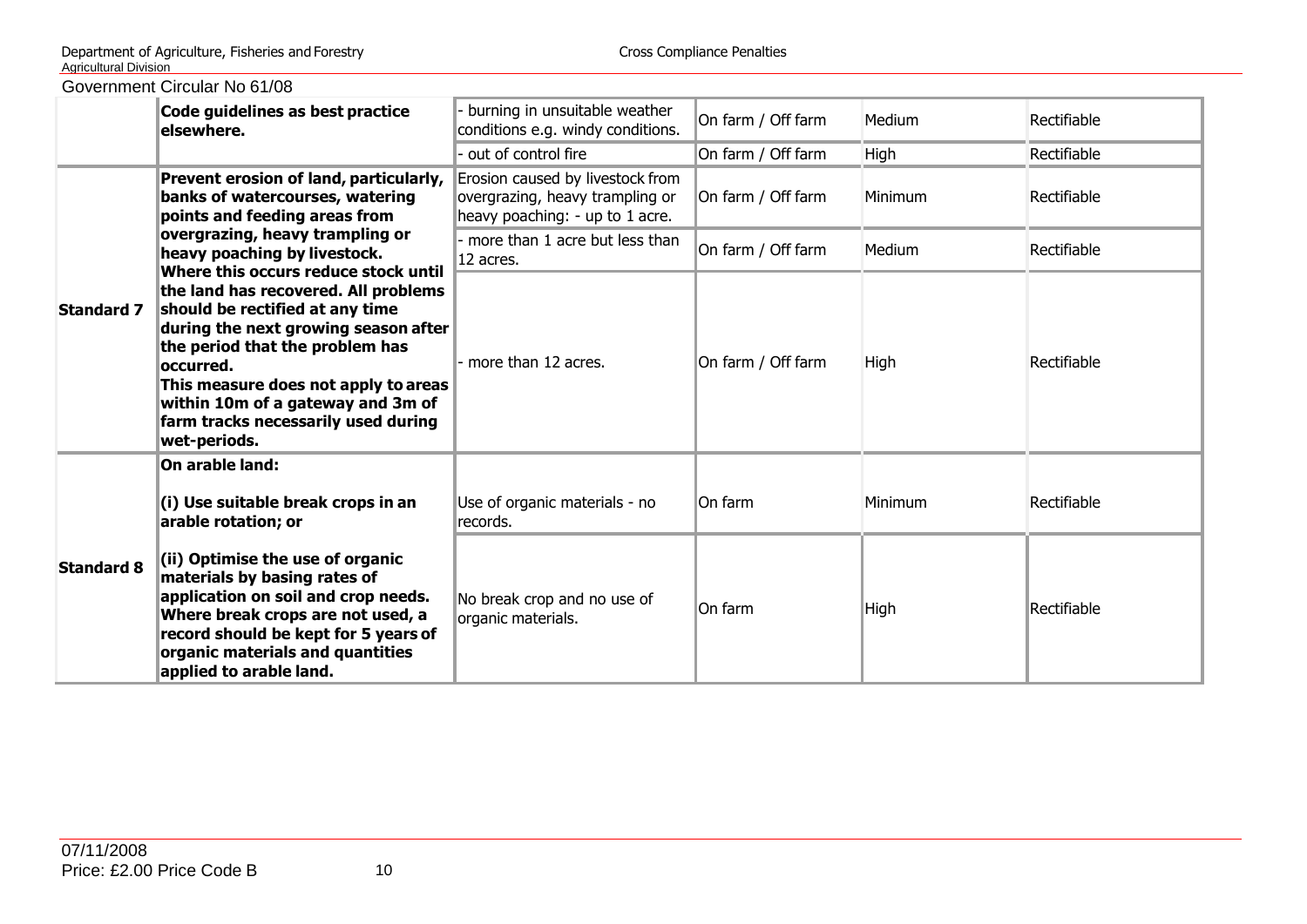| <b>Standard 9</b>     | All organic manures applied to<br>stubble must be done in such a way<br>to minimise the risk of pollution.<br>Use correctly sited field middens to<br>reduce the risk of pollution.                                                                                            | Follow Guidelines contained in the<br>Code of Good Agricultural Practice On farm/ Off farm<br>for the Protection of Water.                   |         | High    | Rectifiable         |
|-----------------------|--------------------------------------------------------------------------------------------------------------------------------------------------------------------------------------------------------------------------------------------------------------------------------|----------------------------------------------------------------------------------------------------------------------------------------------|---------|---------|---------------------|
|                       | i) Avoid undergrazing at a level<br>where the growth of scrub or coarse<br>vegetation is detrimental to the<br>environmental or agricultural<br>interest in the field.<br>ii) Where undergrazing is identified,<br>a management regime to be<br>lobserved on that site must be | Undergrazing to the detriment of<br>the environmental or agricultural<br>linterest in the field:<br>Undergrazing up to 2% of the<br>holding. | On farm | Minimum | Rectifiable (minor) |
|                       |                                                                                                                                                                                                                                                                                | Undergrazing more than 2% but<br>less than 10% of the holding.                                                                               | On farm | Minimum | Rectifiable         |
|                       |                                                                                                                                                                                                                                                                                | Undergrazing more than 10%<br>but less than 20% of the holding.                                                                              | On farm | Medium  | Rectifiable         |
|                       |                                                                                                                                                                                                                                                                                | Undergrazing more than 20% of<br>the holding.                                                                                                | On farm | High    | Rectifiable         |
| <b>Standard</b><br>10 |                                                                                                                                                                                                                                                                                | Management regime not followed<br>by end of next growing season:<br>agreed stocking not met by up<br>to 5%.                                  | On farm | Minimum | Rectifiable (minor) |
|                       | approved by DAFF.                                                                                                                                                                                                                                                              | agreed stocking not met by<br>more than 5% but less than 25%.                                                                                | On farm | Minimum | Rectifiable         |
|                       |                                                                                                                                                                                                                                                                                | agreed stocking not met by<br>more than 25% but less than<br>50%.                                                                            | On farm | Medium  | Rectifiable         |
|                       |                                                                                                                                                                                                                                                                                | agreed stocking not met by<br>more than 50%.                                                                                                 | On farm | High    | Rectifiable         |
|                       |                                                                                                                                                                                                                                                                                | topping not carried out                                                                                                                      | On farm | High    | Rectifiable         |
|                       |                                                                                                                                                                                                                                                                                |                                                                                                                                              |         |         |                     |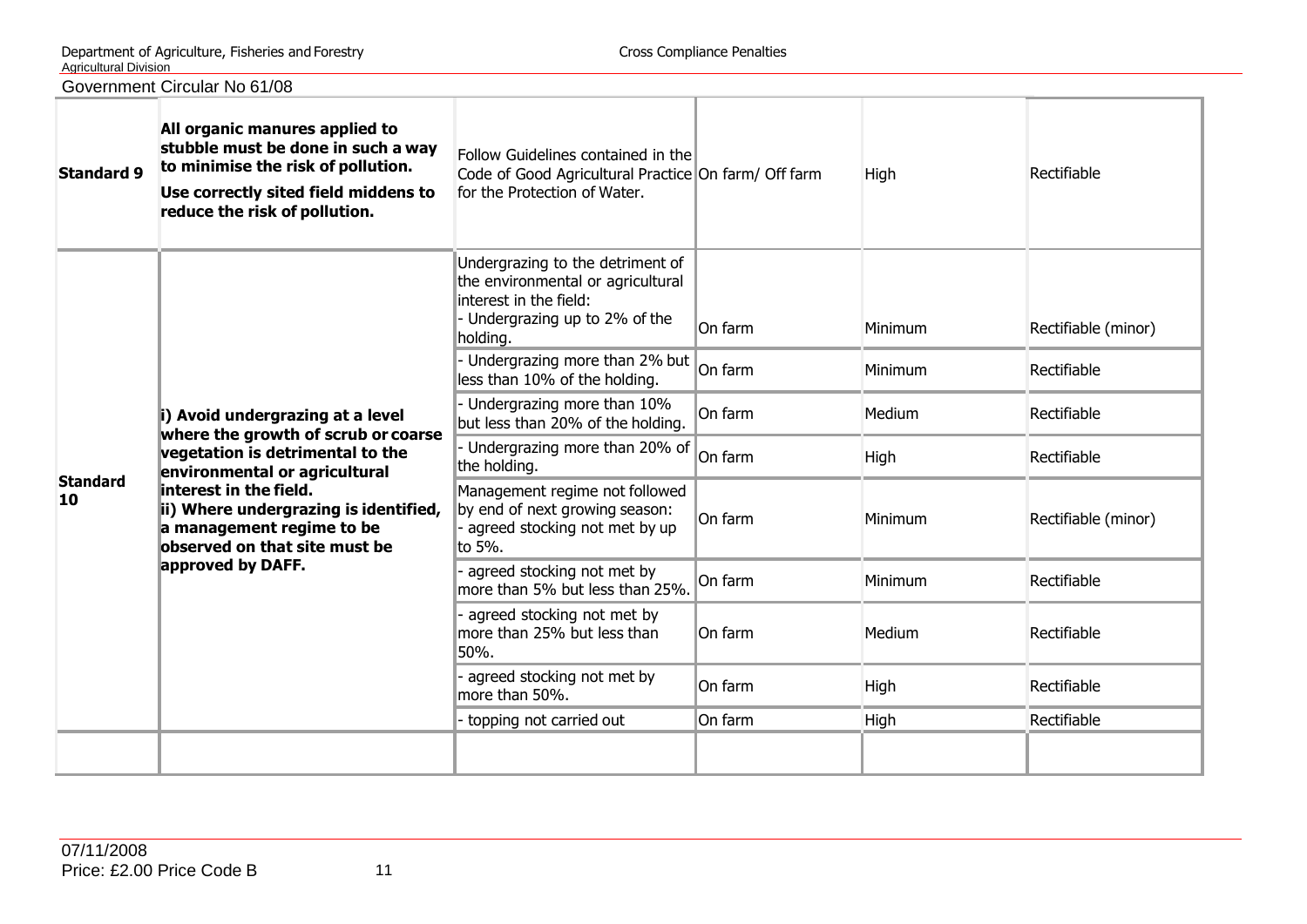| i) Avoid overgrazing with livestock<br>Standard 11 and other species in such numbers<br>as to adversely affect the growth;<br>structure; or species composition of<br>vegetation on the land. The only<br><b>exception to this is where vegetation</b> a) Overgrazing up to 2% of the<br>is normally grazed to destruction to<br>a significant degree (i.e. land that is | Overgrazing adversely affecting<br>the growth, structure or species<br>composition of the vegetation on<br>the land.<br>Semi-natural habitats<br>holding.<br>b) Overgrazing more than 2% but | On farm<br>On farm | Minimum<br>Minimum | Rectifiable (minor)<br>Rectifiable |
|--------------------------------------------------------------------------------------------------------------------------------------------------------------------------------------------------------------------------------------------------------------------------------------------------------------------------------------------------------------------------|----------------------------------------------------------------------------------------------------------------------------------------------------------------------------------------------|--------------------|--------------------|------------------------------------|
| to be cultivated immediately after<br>grazing by livestock, which remove<br>the entire crop).                                                                                                                                                                                                                                                                            | less than 10% of the holding.<br>c) Overgrazing more than $10\%$<br>but less than 20% of the holding.                                                                                        | On farm            | Medium             | Rectifiable                        |
| ii) Where overgrazing is as a result<br>of an unexpected and unpredictable                                                                                                                                                                                                                                                                                               | d) Overgrazing more than 20% of<br>the holding.                                                                                                                                              | On farm            | High               | Rectifiable                        |
| incursion of wild or feral animals<br>$(c.g.$ rabbits, geese) and it can be<br>shown that appropriate action had<br>been taken to deal with the problem                                                                                                                                                                                                                  | <b>Management regime not</b><br>followed:<br>agreed stocking exceeded by up<br>to 5%.                                                                                                        | On farm            | Minimum            | Rectifiable (minor)                |
| then you will not be held<br>accountable for overgrazing caused<br>as a result of this infringement.                                                                                                                                                                                                                                                                     | agreed stocking exceeded by<br>more than 5% but less than 25%.                                                                                                                               | On farm            | Minimum            | Rectifiable                        |
| iii) Where overgrazing is attributable<br>to Wild or feral animals you will be                                                                                                                                                                                                                                                                                           | agreed stocking exceeded by<br>more than 25% but less than<br>50%.                                                                                                                           | On farm            | Medium             | Rectifiable                        |
| expected to provide evidence of use<br>of available control methods.<br>iv) Where overgrazing is identified, a<br>management regime to be observed<br>on that site must be approved by<br>DAFF.                                                                                                                                                                          | agreed stocking exceeded by<br>more than 50%.                                                                                                                                                | On farm            | High               | Rectifiable                        |
| Supplementary feeding sites must be<br>managed to prevent land, and<br>Standard 12 especially semi-natural vegetation,<br>from excessive trampling, poaching<br>or vehicle rutting to minimise soil                                                                                                                                                                      | Unsuitable Supplementary<br>Feeding, on natural or semi<br>natural habitat where it will not<br>be restored to its original<br>condition by the end of the                                   |                    |                    |                                    |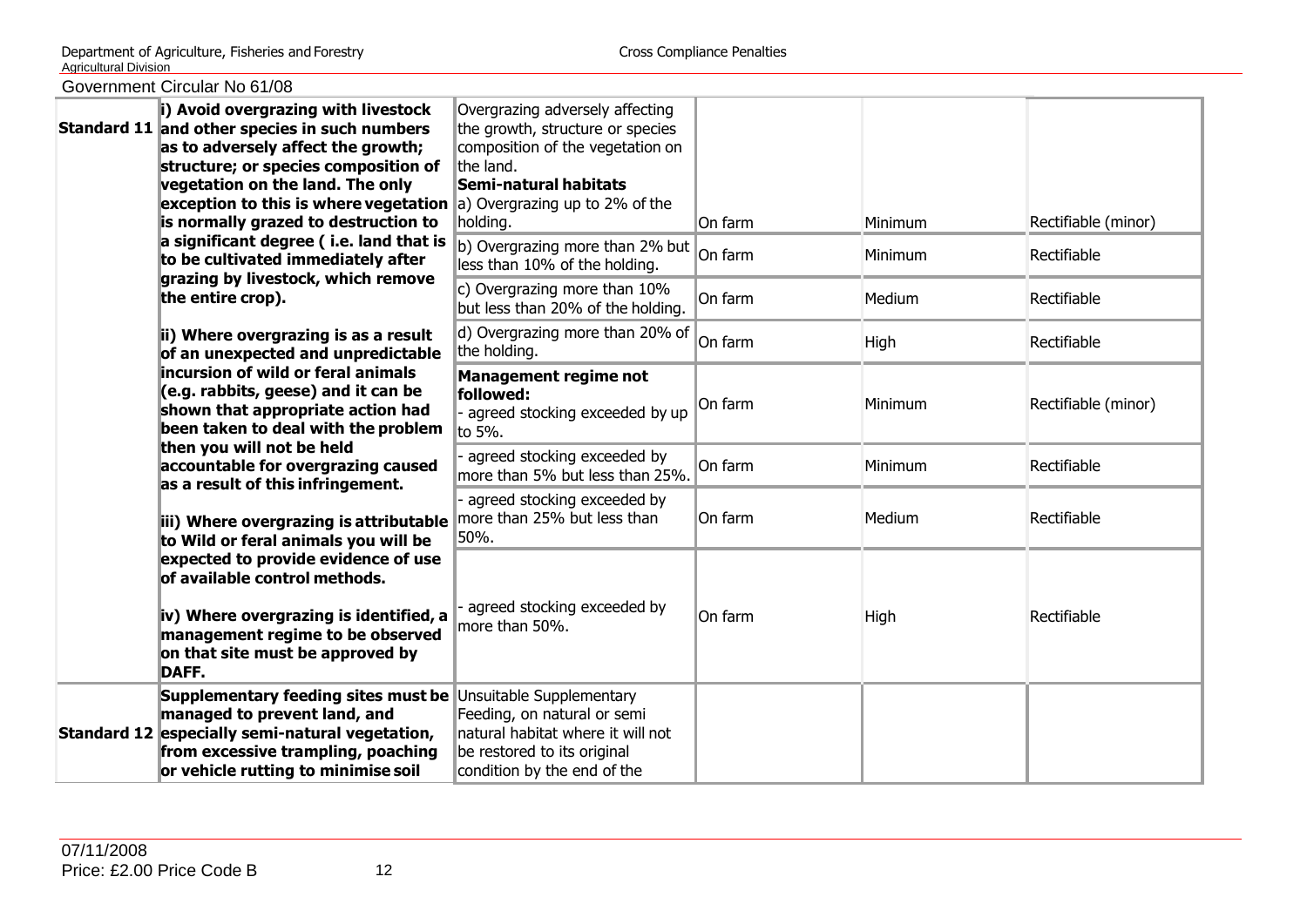| Government Circular No 61/08 |  |
|------------------------------|--|
|                              |  |

|                    | erosion and to avoid run off to water growing season in the following<br>ways.                                                                                                       | calendar year:<br>Less than half an acre                                                                      | On farm | Minimum                       | Rectifiable            |
|--------------------|--------------------------------------------------------------------------------------------------------------------------------------------------------------------------------------|---------------------------------------------------------------------------------------------------------------|---------|-------------------------------|------------------------|
|                    |                                                                                                                                                                                      | More that 1/2 acre but less than 1<br>acre                                                                    | On farm | Medium                        | Rectifiable            |
|                    |                                                                                                                                                                                      | 1 acre and over                                                                                               | On farm | High                          | Rectifiable            |
|                    | Do not discard (or store) waste:<br>plastic, paper, wood, timber, wire,<br>fencing materials, feed containers,                                                                       | Waste: plastic, paper, wood,<br>timber, wire, feed containers,<br>fencing materials and building<br>materials | On farm | Minimum (minor)               | Rectifiable            |
|                    | scrapped machinery or vehicles,<br>Standard 13 building materials or any other litter,<br>waste or scrap on agricultural land<br>or in woodland, ponds or other areas<br>of habitat. | Waste: scrapped machinery and<br>vehicles                                                                     | On farm | Minimum                       | Rectifiable            |
|                    |                                                                                                                                                                                      | Waste: Chemical, Pesticide or<br>Medicine containers not disposed<br>of appropriately                         | On farm | <b>High</b>                   | Rectifiable            |
|                    | <b>Retain all semi-natural habitats</b> Functional stock proof fences<br>(rough grazing, woodland, scrub, around shelter belts and copses<br>wetlands,<br>moorland,                  | species-rich have not been maintained.                                                                        | On farm | Minimum                       | Rectifiable            |
|                    | grasslands),<br>ponds,<br>trees protected under the                                                                                                                                  | shelterbelts, Severe poaching in copses or<br>Tree shelter belts.                                             | On farm | Medium                        | Rectifiable            |
|                    | <b>Preservation</b><br>Act<br>1993<br> and <br>archaeological features.                                                                                                              | Eutrophication of pond                                                                                        | On farm | Medium                        | Rectifiable            |
|                    |                                                                                                                                                                                      | Pond has been drained                                                                                         | On farm | High                          | Permanent              |
| <b>Standard 14</b> | Ensure that you have identified the<br>location and extent of all<br>archaeological heritage sites listed                                                                            | Damage or destruction of any<br>archaeological heritage site                                                  | On farm | Range from Minimum<br>to High | Rectifiable/ Permanent |
|                    | on the National Heritage Record on<br>your land and that all (or any part                                                                                                            |                                                                                                               |         |                               |                        |
|                    | of) are not demolished, destroyed,                                                                                                                                                   |                                                                                                               |         |                               |                        |
|                    | removed, damaged, altered, added                                                                                                                                                     |                                                                                                               |         |                               |                        |
|                    | to or flooded etc unless authorised                                                                                                                                                  |                                                                                                               |         |                               |                        |
|                    | by Manx National Heritage or any<br>other appropriate body or an                                                                                                                     |                                                                                                               |         |                               |                        |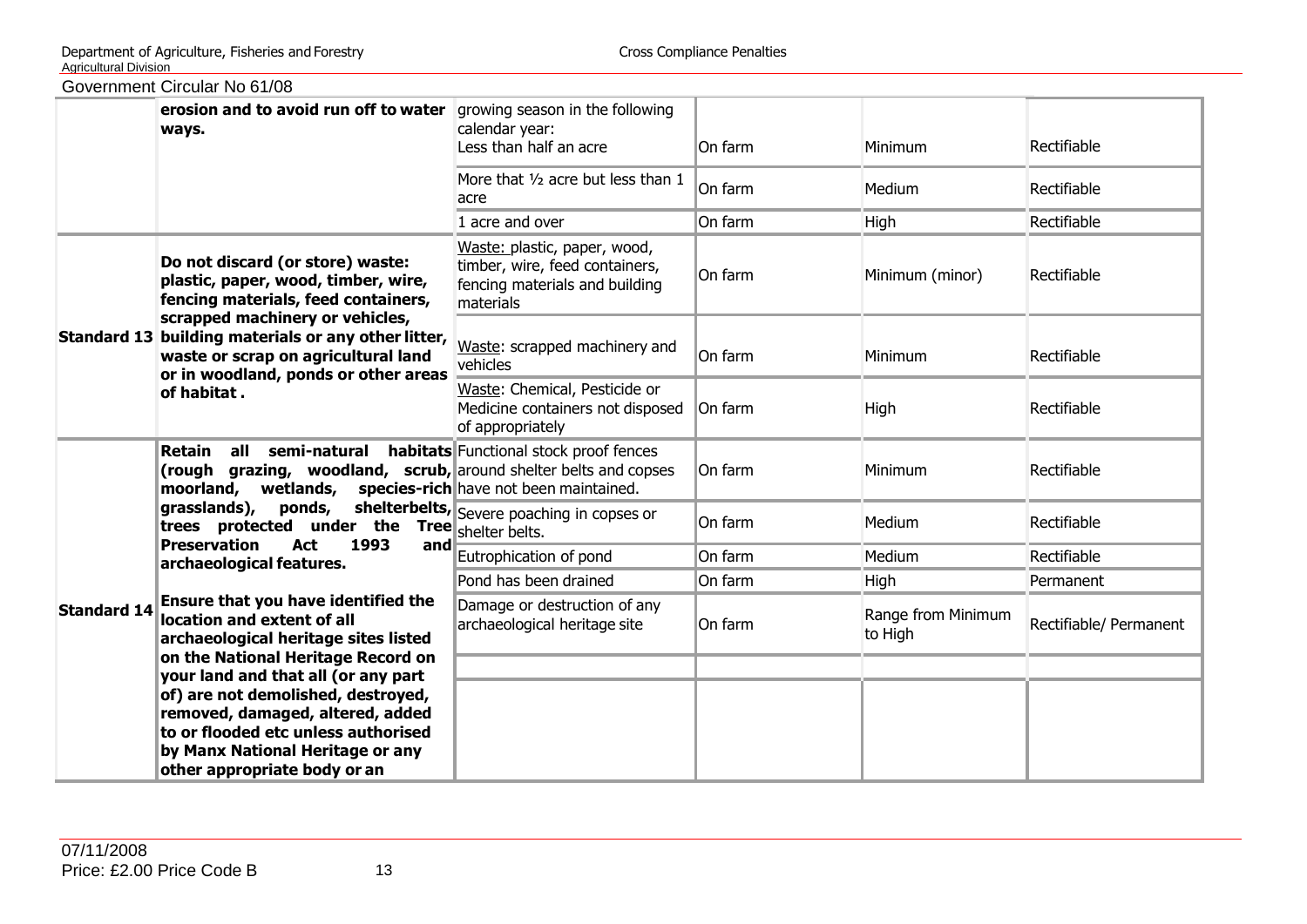|                    | Government Circular No 61/08                                                                                                                                                                                                                                                                                                                                                                              |                                                                                                                                      |                               |                           |                                           |
|--------------------|-----------------------------------------------------------------------------------------------------------------------------------------------------------------------------------------------------------------------------------------------------------------------------------------------------------------------------------------------------------------------------------------------------------|--------------------------------------------------------------------------------------------------------------------------------------|-------------------------------|---------------------------|-------------------------------------------|
|                    | exceptional circumstance occurs.                                                                                                                                                                                                                                                                                                                                                                          |                                                                                                                                      |                               |                           |                                           |
|                    | Do not apply any fertilisers, manures, Pesticides, lime or fertiliser<br>pesticides, or liming materials to any applied to rough grazing and<br>rough grazings, moorland,<br>unimproved pastures, wetlands, or<br>Standard 15 other semi-improved areas. In some<br>circumstance you may obtain prior<br>written permission from DAFF, in<br>which case you must comply with<br>any conditions contained. | semi-natural areas:<br>$u$ up to 1 acre.<br>more than 1 acre but less than<br>12 acres.<br>more than 12 acres                        | On farm<br>On farm<br>On farm | Minimum<br>Medium<br>High | Rectifiable<br>Rectifiable<br>Rectifiable |
|                    | You must not damage, nor without<br>the prior written agreement of DAFF<br>and any other appropriate statutory<br>bodies remove or destroy any of the<br>following boundary features: turf                                                                                                                                                                                                                | Damage to any type of walls, turf<br>and stone-faced banks, walls,<br>hedges and hedgerow trees,<br>boundary trees and watercourses. | On farm                       | Minimum                   | Rectifiable                               |
|                    | and stone-faced banks and hedges,<br>any type of walls complete or<br>dilapidated, hedges and hedgerow                                                                                                                                                                                                                                                                                                    | Removal of poor quality walls,<br>turf and stone-faced banks, or<br>hedges                                                           | On farm                       | Medium                    | Permanent                                 |
| <b>Standard 16</b> | trees, boundary trees or<br>watercourses.<br>You must not cultivate or apply<br>fertilisers, dredgings, slurry,                                                                                                                                                                                                                                                                                           | Removal of good quality walls,<br>turf and stone-faced banks or<br>hedges                                                            | On farm                       | High                      | Permanent                                 |
|                    | manures or pesticides to land within<br>1 metre (margin) of the centre of a                                                                                                                                                                                                                                                                                                                               | Removal of hedgerow trees,<br>boundary trees and watercourses.                                                                       | On farm                       | High                      | Permanent                                 |
|                    | hedgerow or land within 1 metre<br>(margin) of the top of the bank of a<br>watercourse.<br>Hedge trimming must be carried out<br>in accordance with the Manx<br><b>Hedgerow Code of Best Practice</b>                                                                                                                                                                                                     | Hedges trimmed in contravention<br>of the Manx Hedgerow Code of<br><b>Best Practice</b>                                              | On farm                       | Medium                    | Rectifiable                               |
|                    | <b>Standard 17 Avoid the encroachment of unwanted Land infested with unwanted</b>                                                                                                                                                                                                                                                                                                                         |                                                                                                                                      |                               |                           |                                           |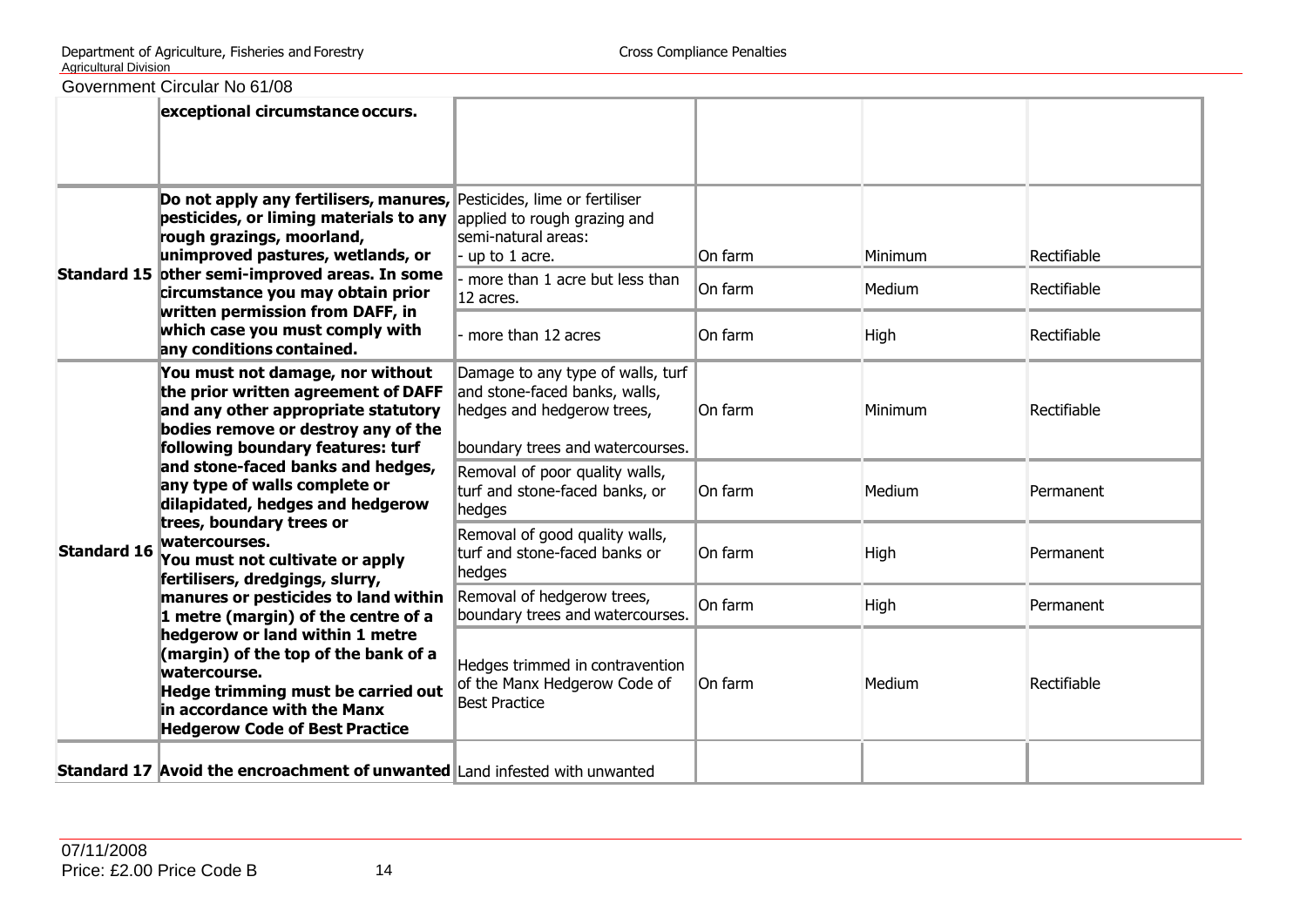| OUVULLIITUIN OIIUUIUI TYÖ UTTUU |                                                                                                                                                                                                                                                                                                                                                                                     |                                                                                                                                                                           |         |         |             |
|---------------------------------|-------------------------------------------------------------------------------------------------------------------------------------------------------------------------------------------------------------------------------------------------------------------------------------------------------------------------------------------------------------------------------------|---------------------------------------------------------------------------------------------------------------------------------------------------------------------------|---------|---------|-------------|
|                                 | vegetation which degrades the<br>agricultural and environmental value<br>of the land to the extent that the<br>land is not capable of returning to<br>agricultural production at any time<br>during the growing season in the                                                                                                                                                       | vegetation and not returning to<br>agricultural production at any<br>time during the growing season in<br>the following calendar year:<br>- 20% or less of a field        | On farm | Minimum | Rectifiable |
|                                 | following calendar year                                                                                                                                                                                                                                                                                                                                                             | - more than 20% but less than<br>50% of a field                                                                                                                           | On farm | Medium  | Rectifiable |
|                                 |                                                                                                                                                                                                                                                                                                                                                                                     | -more than 50% of a field.                                                                                                                                                | On farm | High    | Rectifiable |
| <b>Standard 18</b>              | You must not without lawful<br>authority or excuse disturb the<br>surface of a public right of way that<br>crosses your land so as to render it<br>inconvenient to pass over it, or block<br>the free passage along a right of way<br>such as by locking gates, growing<br>crops, allowing overhanging<br>vegetation, or blocking the route<br>with electric or barbed wire fences. | A stile and/or a gate for which the<br>farmer is responsible has not<br>been maintained to a standard of On farm<br>repair which ensures it is<br>reasonably easy to use. |         | Minimum | Rectifiable |
|                                 |                                                                                                                                                                                                                                                                                                                                                                                     | The surface of a visible cross-field<br>footpath or bridleway has been<br>disturbed and has not been<br>reinstated within the specified<br>ltime.                         | On farm | Medium  | Rectifiable |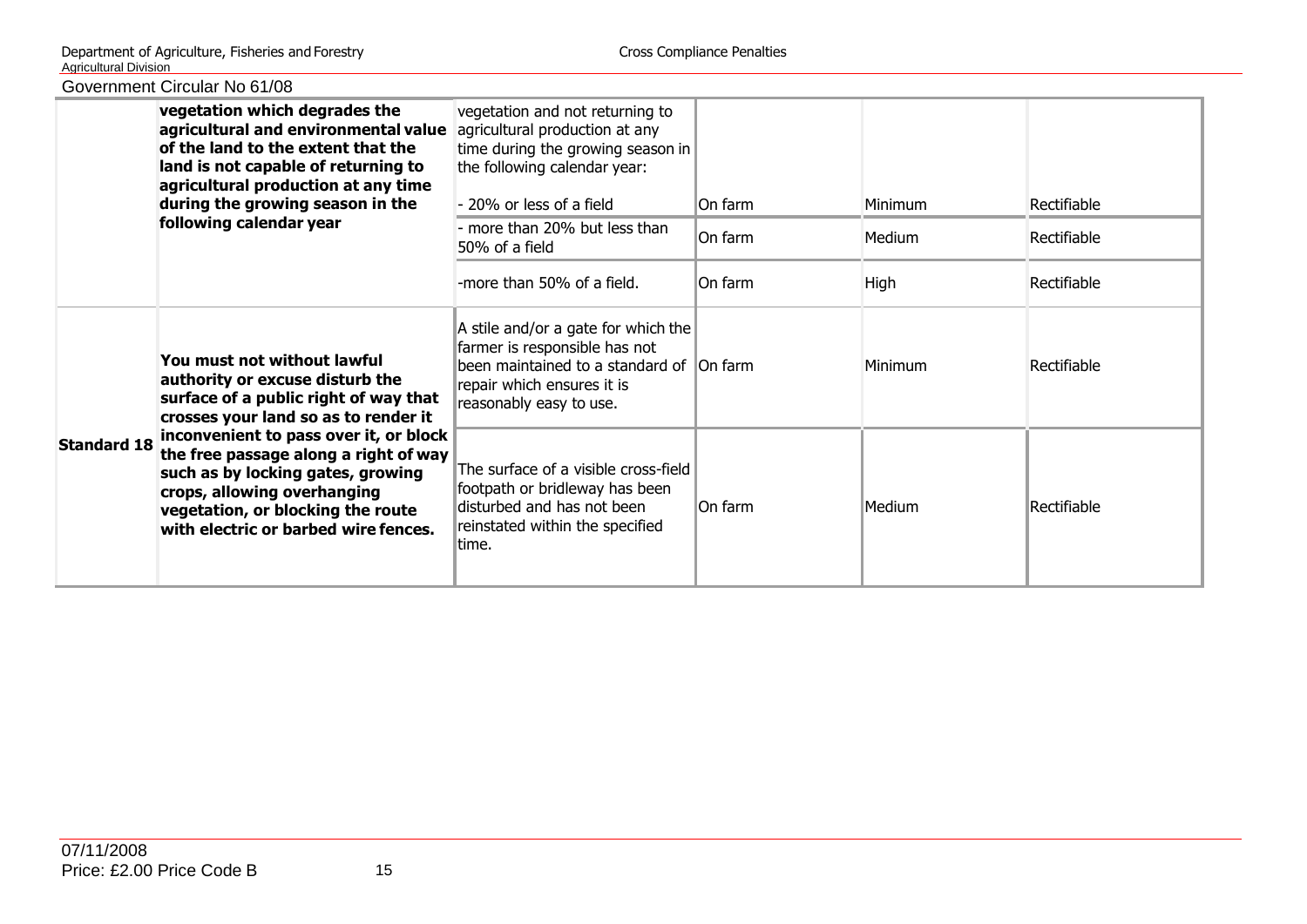#### Government Circular No 61/08 **Appendix 1**

## **EXAMPLES OF MULTIPLE AND REPEAT BREACHES**

## **Example One**

During an inspection in February 2010, incorrectly tagged cattle were found (SMR 6) resulting in a 1% penalty.

In November 2011 further animals are discovered incorrectly tagged - a repeat of the breach identified in 2010. Therefore a 3% penalty (1% x 3) is applied.

In the case of further repetitions of negligent breaches the multiplication factor of three will be applied each time to the result of the reduction fixed in respect of the previous repeated breach. The maximum reduction will, however, not exceed 15%.

## **Example Two**

During an inspection in February 2009, soil erosion on cropped land (GAEC measure 1) is identified resulting in a 3% penalty.

In December 2010 a further breach of GAEC measure 1 is identified - a repeat of the breach in 2009. Therefore a 9% penalty (3% x 3) is applied.

In December 2011, a third breach of GAEC measure 1 is identified - a repeat of the breaches identified in 2009 and 2010. In this case 9% multiplied by 3 gives 27% but the maximum penalty ceiling is 15% and so the 27% is scaled back down to 15%.

Once the maximum percentage of 15% has been reached any further repeat breach will be considered as intentional. The resulting penalty will be 3 times the result of the previous penalty before (where applicable) the limitation to 15%.

In example two, the third breach would have resulted in a 27% penalty without the 15% ceiling. A fourth breach would therefore result in an 81% penalty (27% x 3).

## **AREAS OF CROSS COMPLIANCE AND MULTIPLE FIRST TIME BREACHES**

Cross Compliance is classified under 4 'Areas'. These are:

- Environment ( $SMRs$  1, 2, 3, 4, 5)
- Public, animal and plant health ( $SMRs$  6, 7, 8, 9, 10, 11, 12, 13)
- Animal welfare (SMR 14)
- GAEC (All GAEC standards)

There are a number of rules governing the calculation of penalties from multiple first time breaches. If there is more than one breach within the same area, the highest determined penalty figure is applied. Alternatively, if there is more than one breach and they are in different areas then the penalty figures are added together. First time breaches, or multiple first time breaches, under the negligent category cannot exceed 5% in the first year. Three examples are provided below to help demonstrate these rules:

#### **Example Three**

During an inspection two breaches of Cross Compliance are identified.

07/11/2008 Price: £2.00 Price Code B 16 1) Unauthorised disposal of sheep dip (SMR 3) which results in a 1% penalty.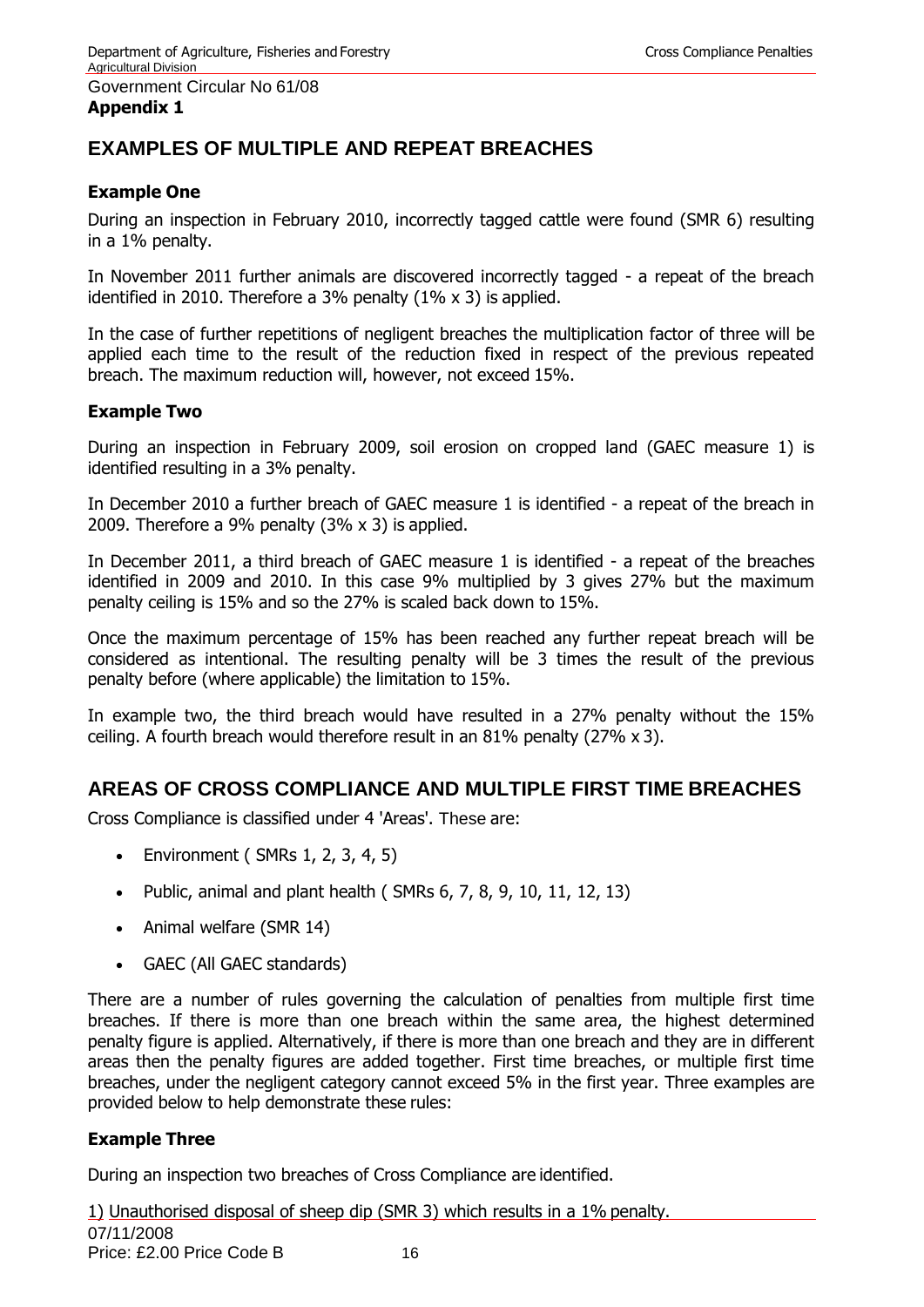2) Excess Sewage Sludge application within a field (SMR 4) which results in a 3% penalty.

Both of these breaches fall within the 'Environment' area of Cross Compliance and so the highest penalty figure is used. In this case it is the 3% which is taken and applied to any claims made under the Countryside Care Scheme.

#### **Example Four**

During an inspection two breaches of Cross Compliance are identified.

1) Unauthorised disposal of sheep dip (SMR 3) which results in a 1% penalty.

2) Failure to report cattle movements (SMR 6) which results in a 3% penalty.

These breaches fall into different areas of Cross Compliance, the first into 'Environment' and the second into 'Public, animal and plant health' and as a result the two penalties must be added together. This gives 4 % which is applied to any claims made under the Countryside Care Scheme.

## **Example Five**

During an inspection two breaches of Cross Compliance are identified.

1) Unauthorised disposal of sheep dip (SMR 3) which results in a 3% penalty.

2) Failure to report cattle movements (SMR 6) which results in a 3% penalty.

As in example two, these breaches fall into different areas of Cross Compliance, the first into 'Environment' and the second into 'Public, animal and plant health' and as a result the two penalties are added together. This gives 6 % but because both breaches are in the negligent category and are first time breaches the 5% ceiling applies. Therefore the 6% is scaled back to 5% and applied to any claims made under the Countryside Care Scheme.

## **ONE BREACH COVERING BOTH GAEC and SMR**

In some situations one breach of the Cross Compliance rules may impact on two standards or requirements. In these situations this is considered to be one breach and only the breach with the highest determined penalty figure is used.

#### **Example Six**

At an inspection in July 2009, overgrazing on an identified wildlife site is identified. This is a breach of the Habitats Directive (SMR 2) and results in a 5% penalty but it is also a breach of the overgrazing measure under GAEC (number 11) and results in a 3% penalty. Both penalties have come from the same breach source and so only the highest determined penalty figure is used - in this case 5%.

## **MULTIPLE BREACHES WITH BOTH FIRST TIME AND REPEAT BREACHES**

The examples above describe the penalty situation where multiple first time breaches are identified. This section explains the penalties applied when multiple breaches are a mixture of first time breaches and repeat breaches.

In cases where a repeat breach is determined together with another breach or another repeated breach the resulting percentage penalties are added together. Consideration is given to the 15% limit explained in Example 2 of the repeated breaches section. The following examples demonstrate how penalties are calculated when there are both first time and repeat breaches.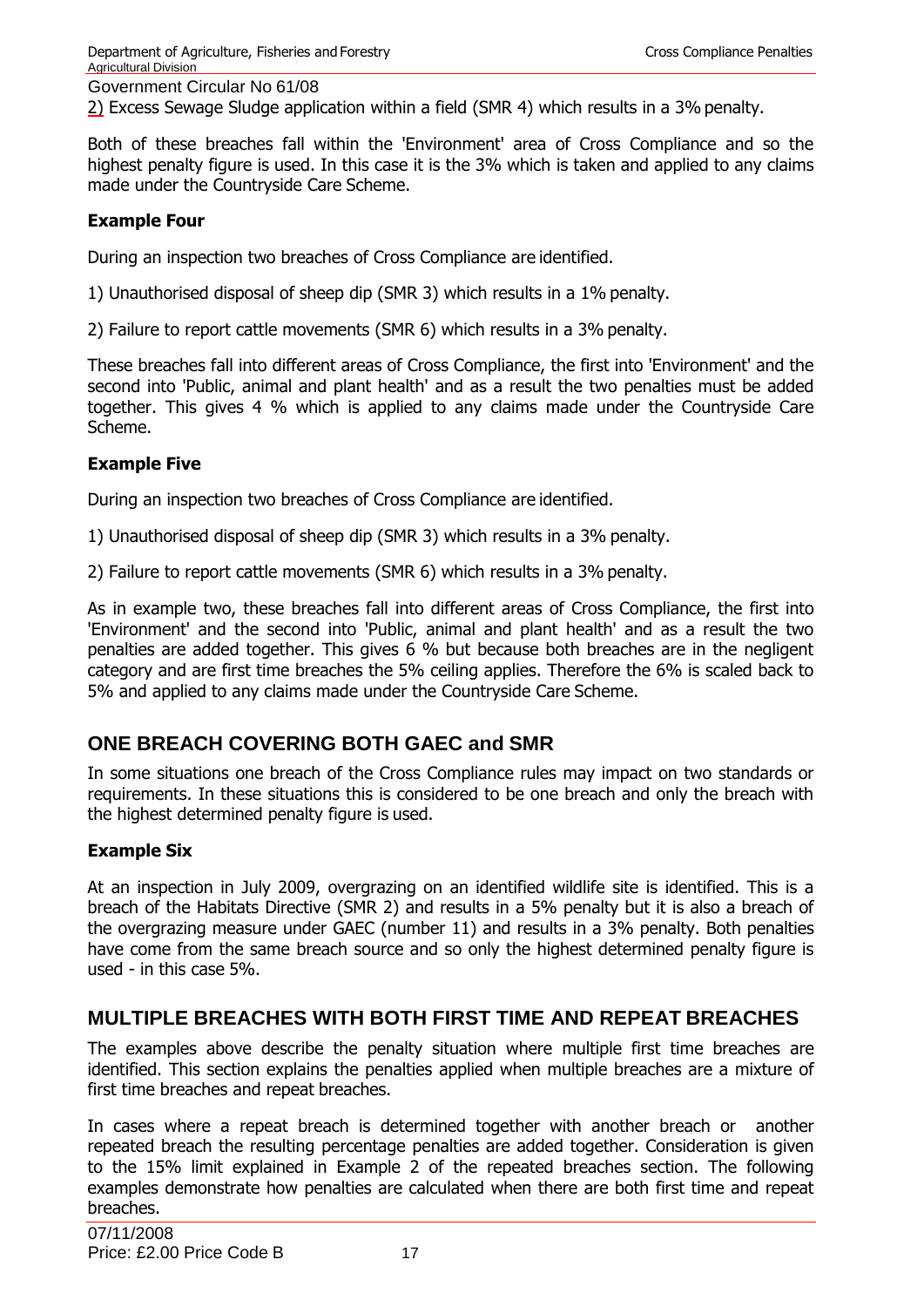## Government Circular No 61/08 **Example Seven**

During an inspection three breaches of Cross Compliance are identified.

1) Unauthorised disposal of sheep dip (SMR 3) is determined for the first time which results in a 1% penalty.

2) Failure to report cattle movements (SMR 6) is determined for the first time which results in a 3% penalty.

3) A stone wall is removed without authorisation (GAEC 16) for the second consecutive year, a repeat breach which results in a 3% penalty.

There are two first time breaches. Breach 1 is from the 'Environment' area and breach 2 is from the 'Public, animal and plant health' area. Because these breaches are from different areas they are added together to give 4%. This 4% is then added to the repeat breach of 3% to make the total penalty figure 7%.

## **Example Eight**

During an inspection three breaches of Cross Compliance are identified.

1) Unauthorised disposal of sheep dip (SMR 3) is determined for the first time which results in a 1% penalty.

2) Excess Sewage Sludge application within a field (SMR 4) is determined for the first time which results in a 3% penalty.

3) A stone wall is removed without authorisation (GAEC 16) for the second consecutive year, a repeat breach which results in a 3% penalty.

Both of the first time breaches are from the 'Environment' area which means that the highest determined penalty figure is used, in this case 3%. This 3% is then added to the repeat breach of 3% to give a total penalty figure of 6%.

## **Example Nine**

During an inspection three breaches of Cross Compliance are identified.

1) A farmer causes damage to a protected site, resulting in a 3% penalty.

2) Failure to report cattle movements (SMR 6) is determined for the first time which results in a 3% penalty.

3) A stone wall is removed without authorisation (GAEC 16) for the second consecutive year, a repeat breach which results in a 3% penalty.

Of the first time breaches, breach 1 is from the 'Environment' area and breach 2 is from the 'Public, animal and plant health' area which means they are added together to give 6%. However because they are both first time negligent breaches, the 5% penalty limit applies. Therefore the 6% is reduced to 5% and added to the repeat breach of 3% to give an overall penalty figure of 8%.

## **Example Ten**

During an inspection three breaches of Cross Compliance are identified.

1) Unauthorised disposal of sheep dip (SMR 3) is determined for the first time which results in a 3% penalty.